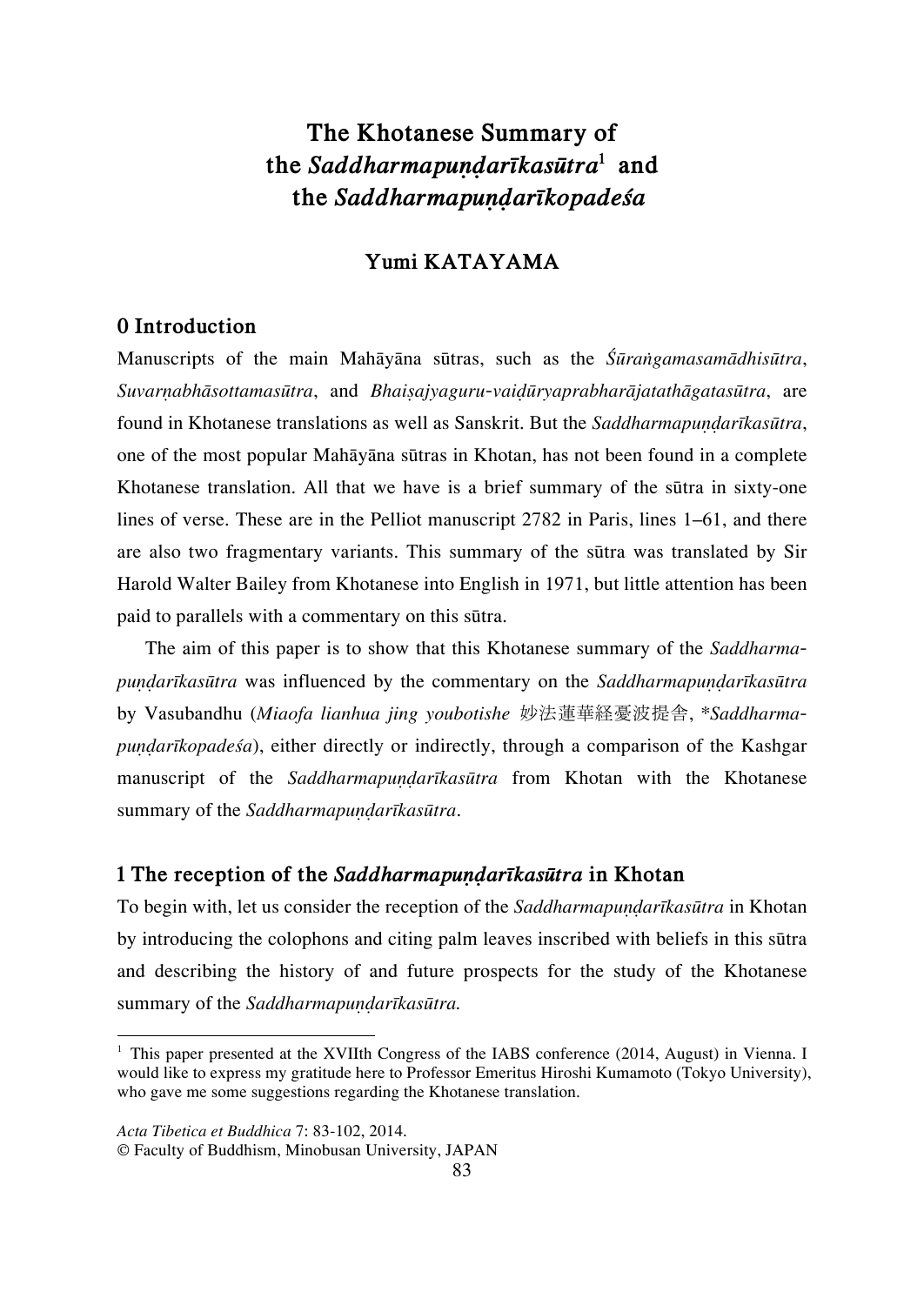Khotan was a major center of Mahāyāna studies when Faxian visited it in about A.D. 400 on his way to India, and it expanded still further in this respect when Xuanzang spent some months there in the seventh century on his way back from India to China. Both pilgrims noticed the large number of monasteries in Khotan. That Buddhism flourished there in the ninth and tenth centuries we know from Khotanese sources.

Emmerick [1992] and Kumamoto [1985] describe the Khotanese Buddhist texts. I shall divide these Khotanese Buddhist texts into two groups: (A) Older Khotanese texts and (B) Later Khotanese texts.

(A) *Suvarṇabhāsottamasūtra*(『金光明経』) *Saṅghāṭasūtra*(『僧伽托経』) *Śūraṅgamasamādhisūtra*(『首楞厳三昧経』) *Vimalakīrtinirdeśasūtra*(『維摩経』) *Sukhāvatīvyūhasūtra*(『大無量寿経』) *Adhyardhaśatikāsūtra*(『理趣経』) *Bhaiṣajyaguruvaiḍūryaprabharājatathāgatasūtra*(『薬師経』) *Dharmaśarīrasūtra*(『法身経』) *Anantamukhanirhāridhāraṇī*(『出生無辺門陀羅尼』) *Jñānolkadhāraṇī*(『智炬陀羅尼』) *Karmavibhaṅga* Zambhasta (『ザンバスタの書』) This name was suggested by Bailey for the longest extant Khotanese text, a poem on Buddhism.<sup>2</sup> (B) *Vajracchedikāsūtra*(『金剛般若経』) *Hṛdayasūtra* (『般若心経』(及び疏)) *Aparimitāyuḥ sūtra*(『無量寿宗要経』) *Bhadracaryādeśanā*(『普賢行願讃』) *Bhadrakalpikasūtra*(『賢劫経』) *Amṛtaprabhadhāraṇīsūtra*(『善門陀羅尼経』) *Pradakṣiṇāsūtra*(『右繞仏塔功徳経』) \**Saddharmapuṇḍarīkasūtra-samāsa*(『法華経綱要』)

<sup>2</sup> Emmerick [1993: 40]. *Zambasta* is of particular interest as an original Khotanese work concerning various aspects of Buddhism. It is based on Indian sources although it is not a direct translation. Some chapters paraphrase known Buddhist texts. One chapter, the sixth, claims to contain a verse from each sutra. Of these only those from three texts have been identified, namely, those from the Saddharmapundarīkasūtra, Suvarnaprabhāsottarājasūtra, and Vajracchedikā prajñāpāramitā.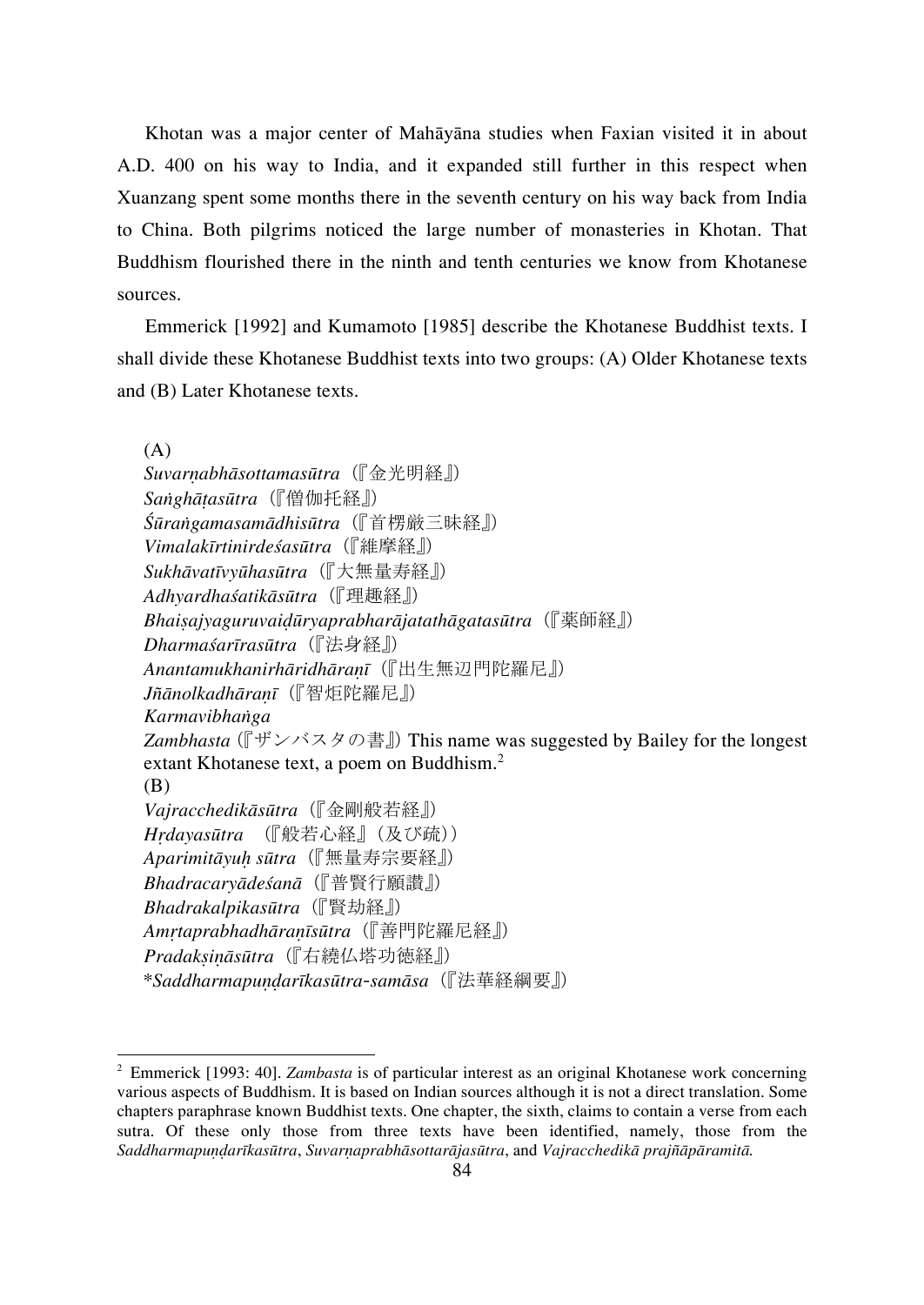The summary of the *Saddharmapundarīkasūtra* (\**Saddharmapundarīkasūtrasamāsa*) is included in (B). It is said to be a condensation of the *Saddharmapuṇḍarīkasūtra*'s main teachings. In the *Book of Zambasta* among (A), verse 3 of chapter 6 is quoted from verse 23 of the Upamā chapter in the *Saddharmapuṇḍarīkasūtra*. This means that only one verse of the *Saddharmapuṇḍarīkasūtra* in the Old Khotanese translation has been found.**<sup>3</sup>** On perusing (A) and (B), the question may arise as to why the *SaddharmapundarIkasūtra*, of which the Sanskrit manuscript has been found in Khotan, was not translated even though many other Mahāyāna sūtras were translated from Sanskrit into Khotanese. Of the *Saddharmapunḍarīkasūtra* only a single line is quoted in the *Book of Zambasta*. On the other hand, a complete Late Khotanese metrical summary is preserved in one manuscript with two fragmentary variants, all found in Dunhuang.

The folios of a manuscript of the Sanskrit text of the *Saddharmapundarīkasūtra* copied in Khotan were published in facsimile under the misleading title of *Saddharmapuṇḍarīkasūtra Kashgar Manuscript*, edited by Lokesh Chandra.4

In 1993, a Khotanese palm-leaf manuscript inscribed with a prayer for the *Saddharmapuṇḍarīkasūtra* written by a Khotanese was made public. This has been translated into English by Emmerick and Vorobyova-Desyatovskaya [1995: 68–69] (Old Khotanese formal script, 53.3×15 cm).

Tibetan translation is as follows:

 $\overline{a}$ 

*pad ma'i 'od ces bya ba kun tu spyan //*

<sup>3</sup> *Zambasta* VI.3: *häma śśāriputra thu balysä ysamaśśandya ustamu kālu padmaprabhä nāma balondi pharu kūla satva parrīji*

In future time, Śāriputra, you will become a Buddha on earth, Padmaprabha by name, powerful. You will rescue many myriads of beings.

The text is from Emmerick [1979: 116] and the translation from Emmerick [1979: 117].

Toda 72b.3-4: b*haviṣyasi tvam api śāradvatīputränāgate 'dh(v)āni tathāgato jinaḥ padmaprabho nāma (samaṃ)tacakṣur vineṣyase prāṇisahasrakoṭyaḥ*

Kern: You too, son of Śāri, will in the future be a Jina, a Tathāgata, named Padmaprabha, of universal vision. You will instruct thousands of kotis of living beings.

*ma 'ongs dus na sh'a ri'i bu khyod kyang //*

*rgyal pa de bzhin gshegs par* (D, P; *pa* S.) *'byung 'gyur te //*

*srog chags bye ba stong dag rnam par 'dul //*

<sup>『</sup>妙法蓮華経』T. No. 262. Vol.9. 11c14: 舎利弗来世成仏普智尊号名曰華光当度無量衆.

<sup>『</sup>正法華経』T. No. 263. Vol.9. 74b27-29: 卿舎利弗於当来世得成為仏顕如来尊号蓮華光普平等目 教授開化.

<sup>&</sup>lt;sup>4</sup> A large number of Central Asian fragments of the Sanskrit text of the SP have been transcribed by Hirofumi Toda.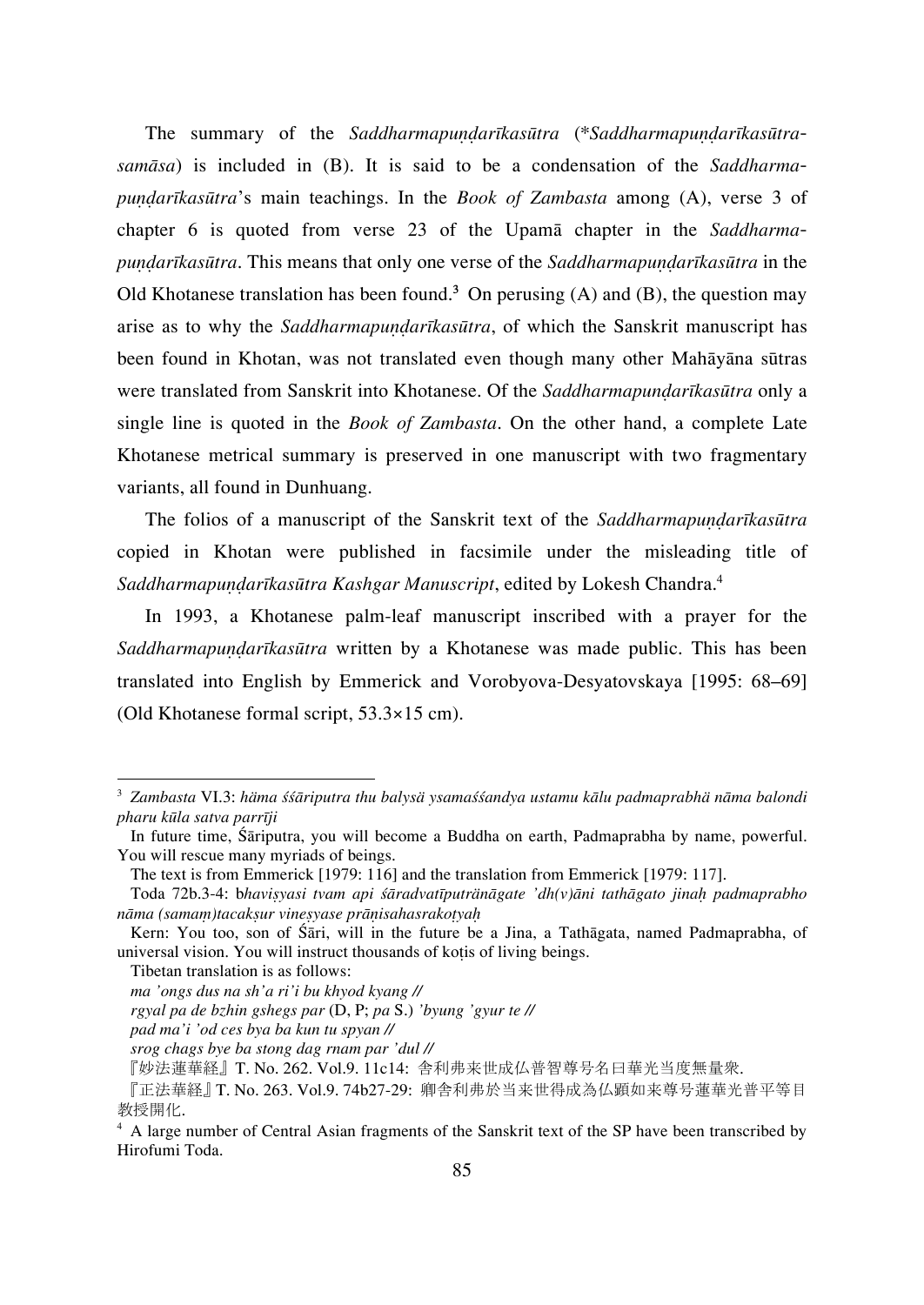Success…we worship the Lord Buddhas, whichever there are in the four quarters (and) the ten directions, (those) who (were) in former times [and (those) who (are) at the present ti]me and (those) who will arise in future time. Before those Buddhas I have invoked this venerable *Saddharmapundarka* Law for the sake of the long-lastingness of the Order of the Buddhas, for the sake of the maintenance of the Good Law (*saddharma*) (and) for the sake of the increase of the resolve (to attain) enlightenment (*bodhicitta*). Whatever at the initial...[5]...they have been committed with the mind, with the body, (and) with the tongue, due to anger, passion [folly—for that reason] we have ordered (the *Saddharmapundarka*) to be written. Due to these merits, merit-roots [may] for me the…in the cycle of existence (*saṃsāra*), of good…

Next, let us consider a palm-leaf manuscript of the *Saddharmapundarīkasūtra* (Old Khotanese formal script, 55×17 cm).

[a1]…he maintains […]…May he arise here on earth (as) the venerable Lord Buddha Ārya Maitreya. May I surely, Jalapunya, come there together with  $(my)$ mother, together with (my) father, (and) together with (my) wife. Due to a former prophecy of concomitance (*sannipāta*) may we hear together with (our) sisters, together with (our) brothers, together with all (our) sons and together with all (our) daughters, together with all (our) relatives, together with all (our) kinsfolk (a prophecy) of enlightenment: 'May we so-and-so by name become Buddhas.' Whoever may become my disciples, may they all become Buddhas. When the time comes, may one give up human birth. May they not yearn for their beloved men. May they not be remembered (as) hated. May I, Jalapunya, at the time of death see the Lord Buddhas face to face. May they send (their) rays upon me… May all beings become mindful of their (former) births. May they have understood this Saddharmapundarīka Law. [b1]…He gave up (his) limbs. He tore off the flesh of his own skin. He made (his) bone a document. He gave a pen... wrote with (it) one verse (*śloka*). The Buddha...may (his) merits, merit-roots, become vast. Whoever here in the cycle of existence (*samsara*)...enlightenment...and for the sake of the removal of the woes of all beings may there be the necessary requisites. May they not be lacking to me. Whenever this Law should be known here, much may the woes of beings in all evil existences (*apāya)* be extinguished. Wherever (there is) in space a mass of beings, so much may it here support the maintenance of all beings like the four great elements just as also Śrī, the great goddess…

In this quotation, *Jalapunya* tallies with the colophons of the Kashgar manuscript of the *Saddharmapuṇḍarīkasūtra*. The Khotanese manuscript of the Sanskrit *Saddharmapuṇḍarīkasūtra* has colophons at the end of the three chapters of the Sanskrit text. The three chapter colophons were first studied by Sanada [1976], and they have been studied in detail by Emmerick [1974]. The Khotanese colophon at the end the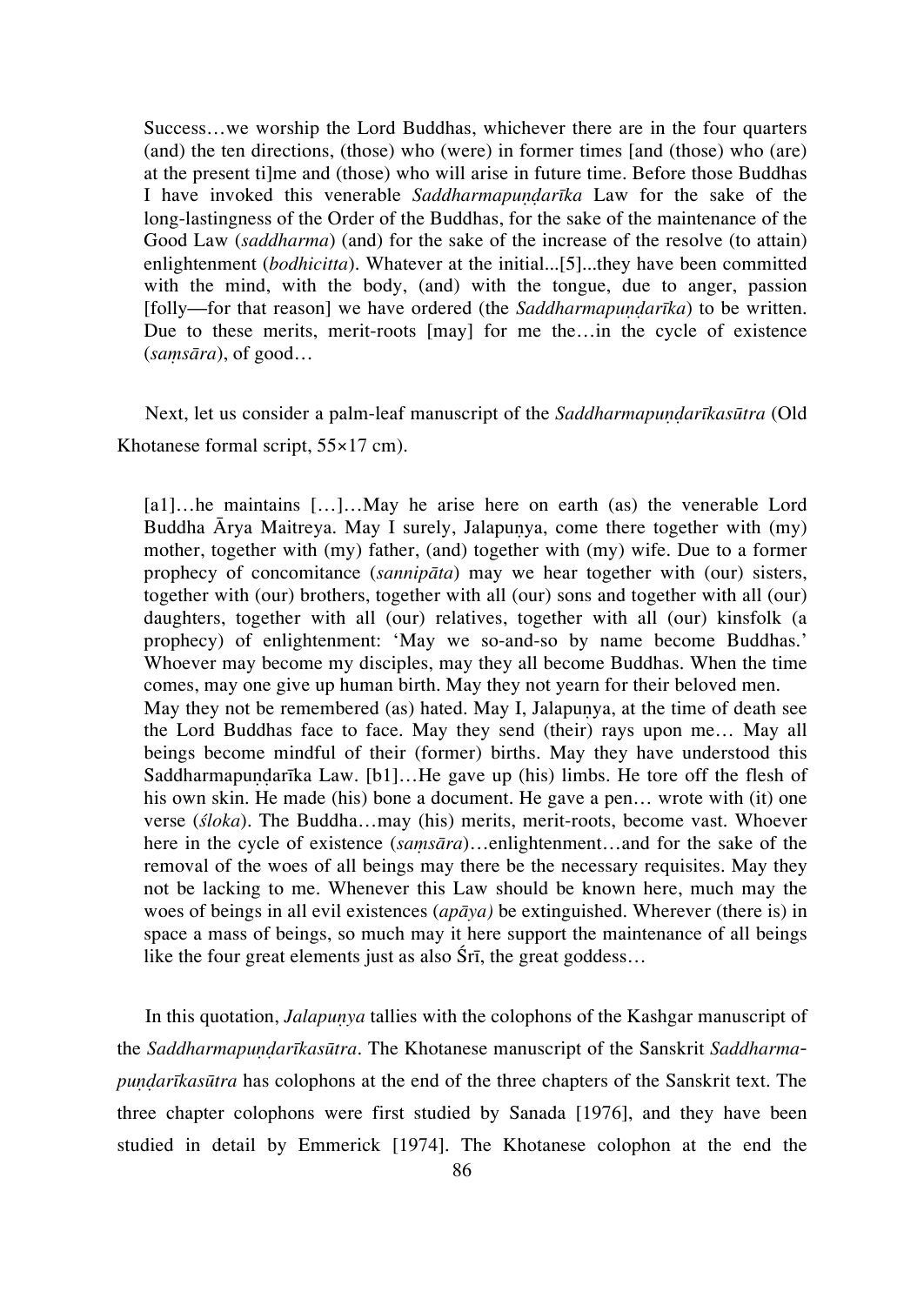manuscript was transcribed and translated by Bailey in the preface to Lokesh Chandra's facsimile edition. Note that the husband's name is *jala* (not *dala* as in Bailey's transcription and translation) according to the colophon at the end of chapter 15, which has *jalapuña.* Bailey omitted the words *u hvā[rakaa* at the end of line 7.

The colophons of the Oṣadhī chapter and the Pṛthvīsamudgatabodhisattva chapter read as follows.

Homage to the *Saddharmapuṇḍarīkasūtra*. Lady *Jalapuñāna* ordered (chapter 5 [Oṣadhī chapter]) to be written: together with her son Śmaradatta.

Lady *Jalapuñāna* ordered (chapter 15 [Pṛthvīsamudgatabodhisattva chapter]) to be written for the sake of the maintenance of the life of herself: together with her husband *Jalapuña*, and her son *Jalārrjāṃ*, her daughter *Jalotama*, and her son Śmaradata, and (her daughter) Dūvaka. (Emmerick [1974: 384–385])

Khotanese *jalapuña* is equivalent of *Jalapuṇya* in Sanskrit. *Jalapuṇya*, as patron (*dānapatti*), wrote the *Saddharmapuṇḍarīkasūtra*. Because the term *mijse*, an honorific, is used with the name *jalapuña*, Sanada [1976: 59] pointed out that he must have been a high-ranking person in Khotan. Thus, the name *Jalapuṇya* is the same as that of the patron at the end of the manuscript. The palm leaf mentioned earlier is the front page of the Kashgar manuscript.<sup>5</sup>

It is therefore quite certain that these colophons show that the *Saddharmapuṇḍarīkasūtra* was very popular and widely worshipped in Khotan. The *Saddharmapuṇḍarīkasūtra* was written in Khotanese Brahmī, and it has been pointed out that many Sanskrit Buddhist texts were written by Khotanese in Khotan.<sup>6</sup>

Maggi [2009], quoting from the Summary, has put forward the interesting view that the *Saddharmapuṇḍarīkasūtra* may have been transmitted in Sanskrit, not Khotanese. Maggi [2009: 375] writes that the Summary was meant to provide people "with the sūtra's meaning in the Khotan language, so that they might understand the meaning of the Law [i.e. of the sutra itself]'' (Bailey's translation). This fact, combined with the substantial remains of Sanskrit manuscripts of the *Saddharmapundarīkasūtra* from Khotan, might suggest that this text was never translated into Khotanese. It is

l

<sup>5</sup> See Yoshida [2003: 226].

<sup>6</sup> See Yoshida [2003: 230].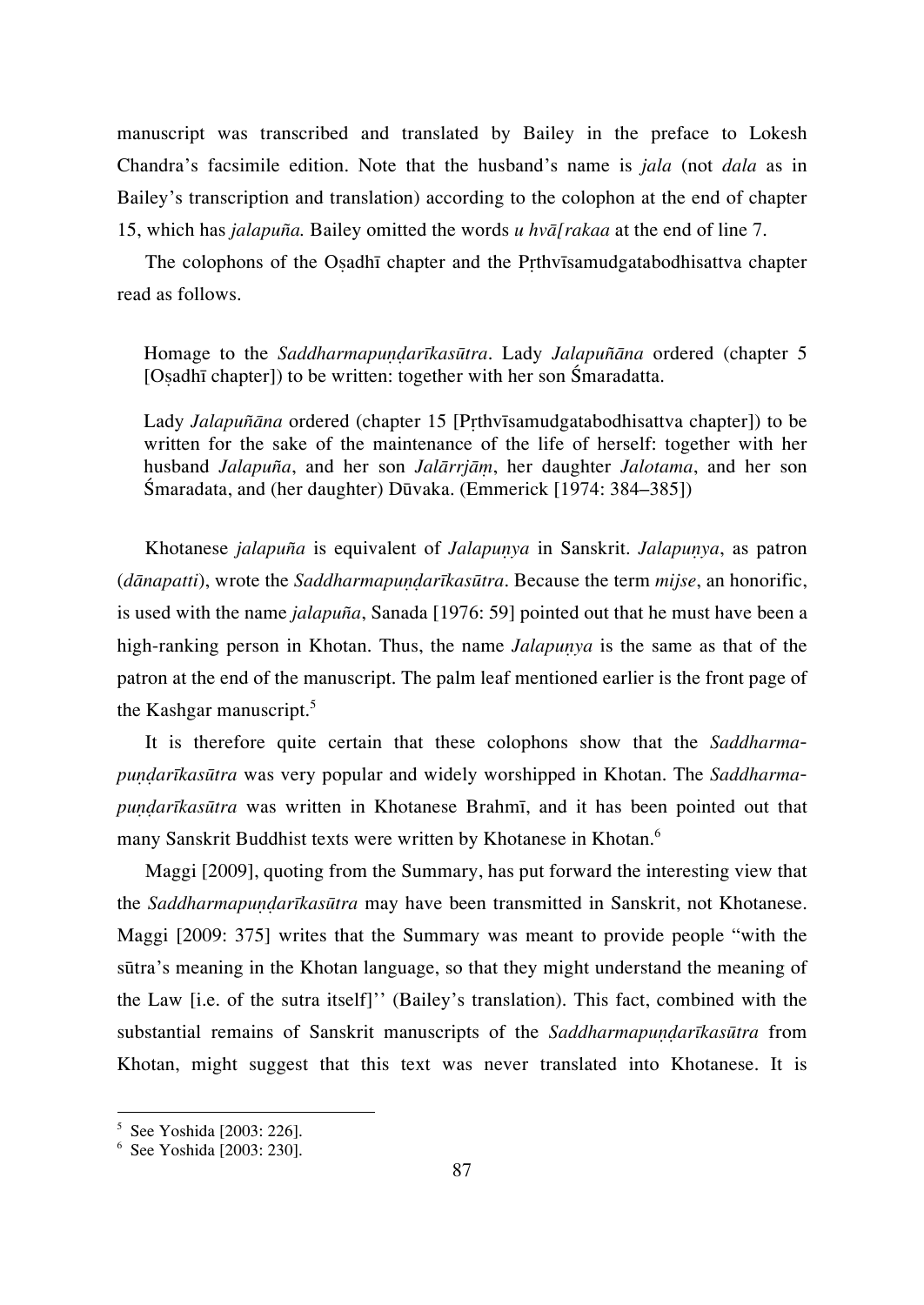interesting to note the translator's opinion in chapter 23 of the *Book of Zambasta*, which is transcribed by Emmerick [1968: 342] and translated as follows [1968: 345].

I intend to translate it into Khotanese for the welfare of all beings,… the Khotanese do not value the Law at all in Khotanese. They understand it badly in Indian. In Khotanese it does not seem to them to be the Law. For the Chinese the Law is in Chinese. In Kashimirian it is very agreeable, but they so learn it in Kashimirian that they also understand the meaning of it.

From this quotation, it is evident that Khotanese accepted Sanskrit Buddhist sūtras in Khotan.

In this way, although many Mahāyāna Buddhist manuscripts were found in Khotan, no Khotanese translation of the *Saddharmapuṇḍarīkasūtra* has been found. The *Saddharmapuṇḍarīkasūtra* was received differently from other Mahāyāna sūtras. Judging from the translator's opinion in the *Book of Zambasta* and the palm leaves of the *Saddharmapuṇḍarīkasūtra*, it is possible that the *Saddharmapuṇḍarīkasūtra* was not translated because it was a very sacred text for the Khotanese.

# **2 The Khotanese summary of the** *Saddharmapuṇḍarīkasūtra* **(Summary) 2.1 Previous research**

The only previous studies of the Summary are Bailey [1971a], [1971b] and [1972]. Bailey [1971b] gives the text and a translation, commentary, and glossary. Bailey [1971a] gives the text and an English translation, and Bailey [1972] is the text of a lecture given by Bailey at Taisho University.

In addition, there is Kaneko's Japanese translation of Bailey [1972] and Tsuji & Kaneko[1971]. Tsuji [1971: 120] points out that there is a lack of detailed commentary in Bailey [1971b]. Bailey [1972] makes the following four points.

<sup>(</sup>a) The summary in Khotanese does not always follow the order of the Sanskrit text (translated by H. Kern in Sacred Books of the East). (Bailey [1972: 527])

<sup>(</sup>b) I have not noted in this summary matters which are not in the Sanskrit text. (Bailey [1972: 527])

<sup>(</sup>c) The importance of the Khotanese text lies in its witness to the knowledge of the sūtra among the Sakas. (Bailey [1972: 526])

<sup>(</sup>d) The text ends with a colophon, not yet fully explained, but containing the name Ḍyau tceyi-śīṅaa as in lines 12–13 of the text. (Bailey [1972: 527])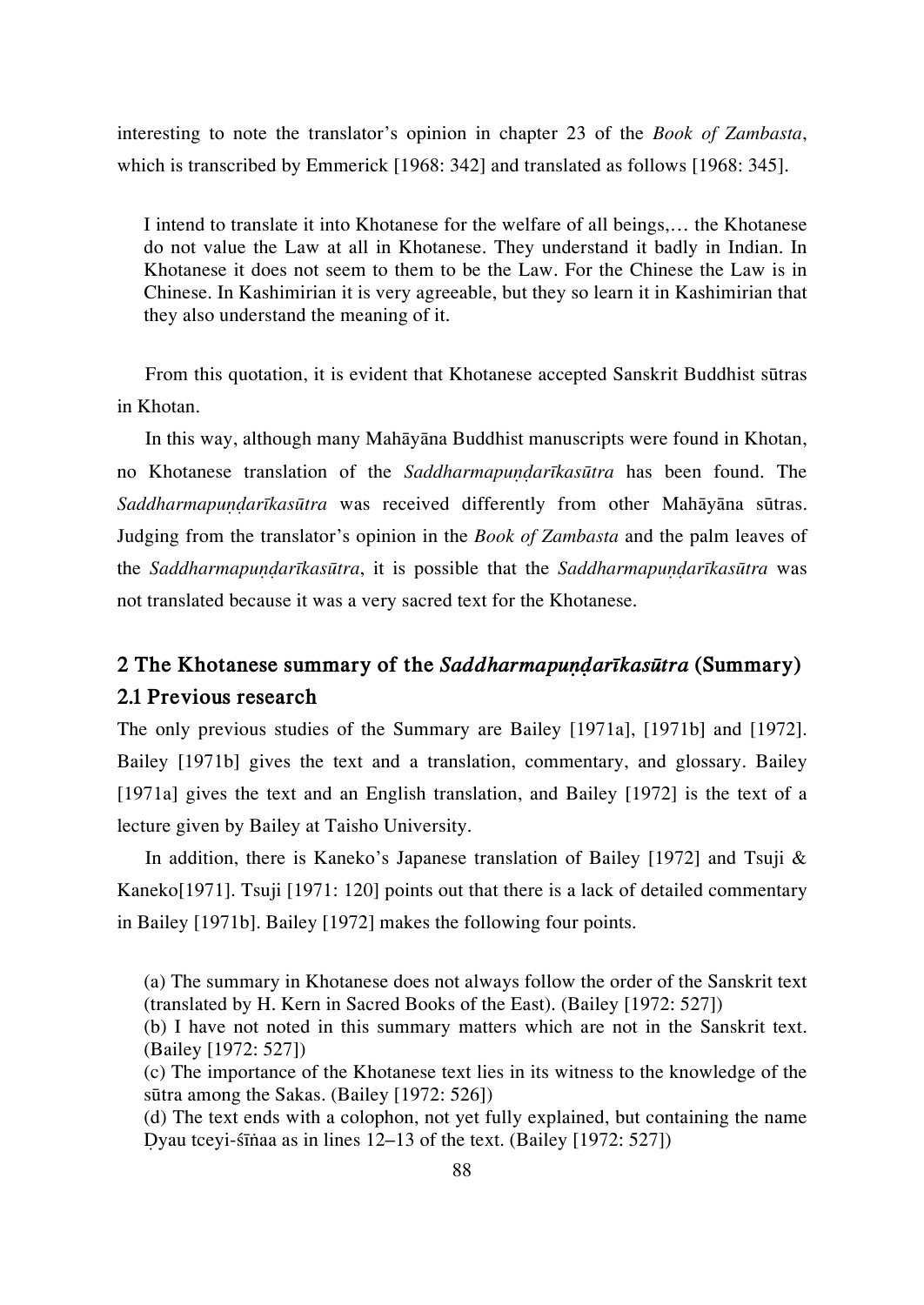Concerning (d), there is Kaneko [1977] regarding Ḍyau tceyi-śīṅaa. Kaneko [1977: 127] pointed out that Ḍyau tceyi-śīṅaa corresponds to Liu Zaisheng 劉再昇. Moreover, Kaneko [1977] pointed out that P. 2782 was written around the tenth century during the time of the Khotanese envoy, commander-in-chief Liu Zaisheng (于闐使都督劉再昇). P. 2782 is a manuscript copied between 925 and 982.7 Since Kaneko [1977], there have been no further studies, including reconsideration of Bailey's points (a)–(c).

## **2.2 The manuscripts**

Three versions of the metrical summary of the SP are extant. These three manuscripts in Brahmī script were discovered in Dunhuang. The most complete version was transcribed by Bailey in *KT* 3.57–63 (Bailey [1956: 58–61], [1971a: 6–8], [1971b: 1–4]).<sup>8</sup> This is in the Pelliot manuscript 2782 in Paris, lines 1–61, and there are also two fragmentary variants, P. 2029, lines 17–21, and, in the British Museum, Oriental 8212, 162, lines 82–92. The most complete version is P. 2782. P. 2029 was transcribed by Bailey in *KT* 3.54–55 (Bailey [1956: 54–55]), which contains Bailey's lines 17–21. British Museum, Oriental 8212, 162, lines 82–92 (*KT* 2.5–6, Or. 8212 /162 lines 82–91) corresponds to the opening 9 lines in P. 2782. It is found in *Saka Documents* (Bailey [1969: 23]) with an English translation (Bailey [1969: 27]), and a fascimile is included in Bailey [1960] (plate IX). Skjærvø [2002: 50–51] gives the Khotanese text and an English translation. The existence of three manuscripts suggests that there must have been another original manuscript.

# **2.3 The Kashgar manuscript of the** *Saddhramapuṇḍarīkasūtra* **and the Summary**

<sup>7</sup> See Kaneko [1977: 125].

<sup>8</sup> P. 2782 has the *Mahāprajñā-pāramitā-sūtra* translated by Xuanzang on the recto, and on the verso are Khotanese texts written in Brahmī script, not only the Summary, but also other texts, which can be divided into five parts.

<sup>(</sup>I) Khotanese Summary of the *Saddharmapuṇḍarīkasūtra*: lines 1–61

<sup>(</sup>II) Dhāraṇī (Sanskrit): lines 62–72

<sup>(</sup>III) Tibetan in Khotanese Brahmī script: lines 73–80 (letter)

<sup>(</sup>IV) Report for the Khotanese court: lines 80–83

<sup>(</sup>V) Dhāraṇī (Sanskrit): lines 84–86

There is no relationship between these five texts.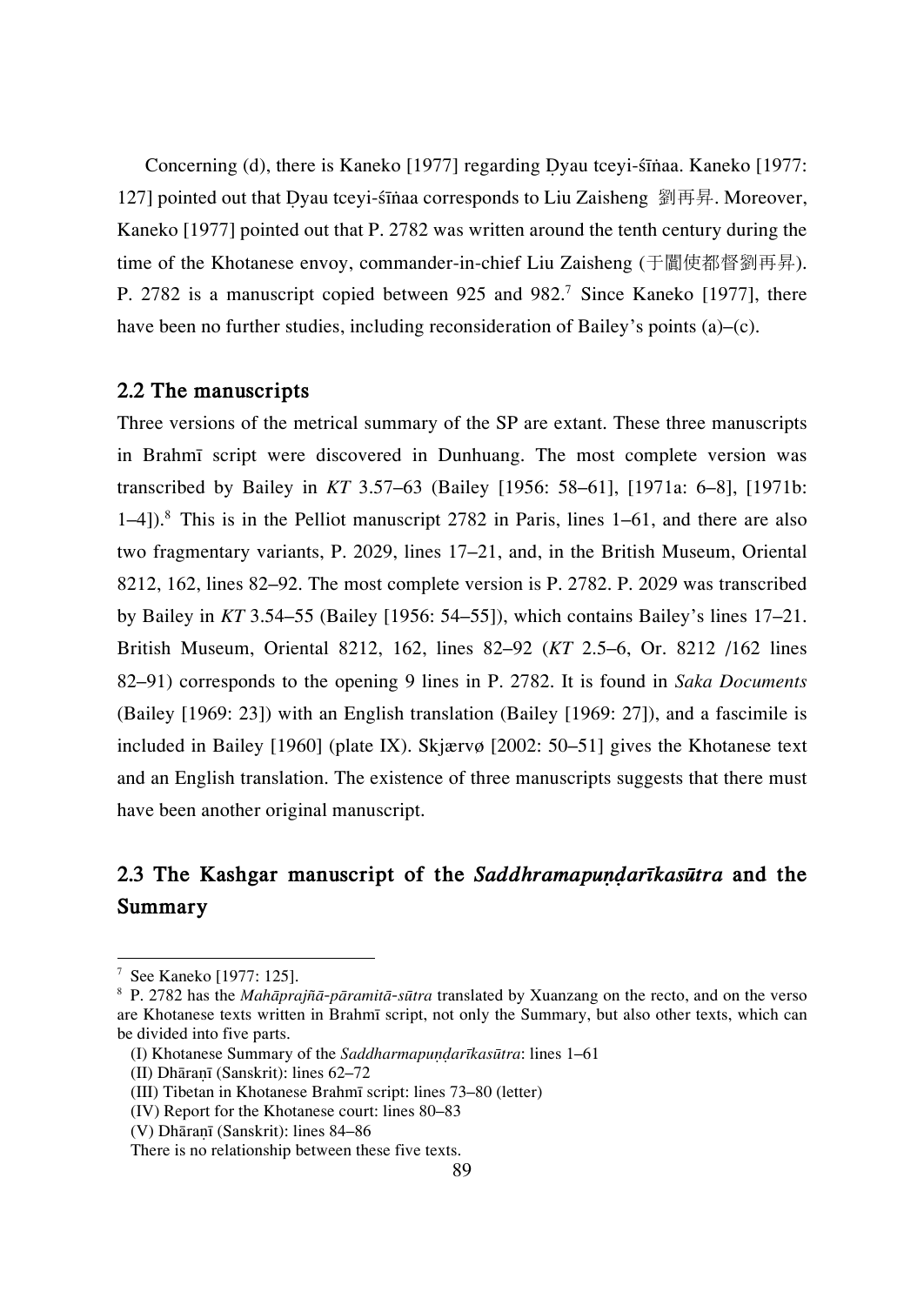In the Summary of the *Saddharmapuṇḍarīkasūtra*, five points are to be noted.

(I) Line 4 in the 61 lines of Bailey's romanized text [1971b], corresponding to the Nidāna chapter—*ttyāṃ hālai hauda padya saṃpattä hve—*should be noted. The subject has been omitted in this sentence, but it is the great teacher (*mahāśāstāri*, *mahā-śāstṛ*), that is, the blessed one (*bhagavat*), in line 3. In "to them" (*ttyāṃ hālai*) "them'' (*ttyāṃ*) is the many thousand exceedingly exalted bodhisattvas surrounded by the arhats (*mista rraṣayi*, \**mahāṛṣi*), bhikṣu-saṃgha, and bhikṣuṇī-saṃgha. And the bhagavat spoke the *hauda padya saṃpattä*, Sanskrit *saptasaṃpatti*, Chinese *qizhong chengjiu* 七種成就. This part has a variant in Or. 8212/162, in line 86, where it says, "He told them the seven accomplishments (\**saptasaṃpatti*)''(Bailey [1969: 23]: *ttyāau hālai hauda padya saṃpattä hvai*). Bailey [1961: 52] writes that he has not identified the seven accomplishments. But it is to be recalled that the *Saddharmapuṇḍarīkopadeśa*, in its analysis of the Nidana chapter of the *SaddharmapundarIkasūtra*, states that the seven accomplishments are presented there.

(II) In line 5 of the Summary, corresponding to the Upāyakauśalya chapter, reference is made to "two kinds of (*hve*, *\*dvaya*) profound (*gambīra*, *\*gambhīra*) mysteries (*rrihāsa, \*rahasya*)." The two kinds are "three and one of them which is Nirvāṇa city" (*vari śāṃ-tt-ū nirvāṇva kaṃtha*). This passage corresponds to "the three paths and their union as one" (*drayi paṃdāv-ū haṃgrath-ūṃ śau*) at the start. It goes without saying that the "three paths'' (*drayi paṃdāv*) are the "three vehicles'' (*\*triyāna*), and "their union as one'' (*ū haṃgrath-ūṃ śau*) refers to the "one vehicle'' (*\*ekayāna*). That is to say, one of the "two profound mysteries" is the mystery of the three vehicles, while the other is the mystery "Nirvāṇa city'' (*nirvāṇva kaṃtha*), an *upāya* for entering the one vehicle. "Nirvāṇa city'' (*nirvāṇanagara*) is "Nirvāṇa castle'' (*nirvāṇapura*) and refers to the parable of the apparitional city.

(III) In the Summary the following parables are mentioned: the parable of the burning house, the parable of the cloud and its rain, the parable of the apparitional city, the parable of fastening a jewel, and the parable of the physician.

(IV) In lines 16–17 of Bailey's edition, corresponding to the parable of fastening a jewel in the Pañcārhantabhiksuśatavyākarana chapter, it is said that "Just as they fasten in the middle of his dress the priceless jewel, upon the man sleeping with his comrades, just so this gotra-germ of the Buddha (is bound) to the śrāvakas'' (Bailey [1971b: 1]).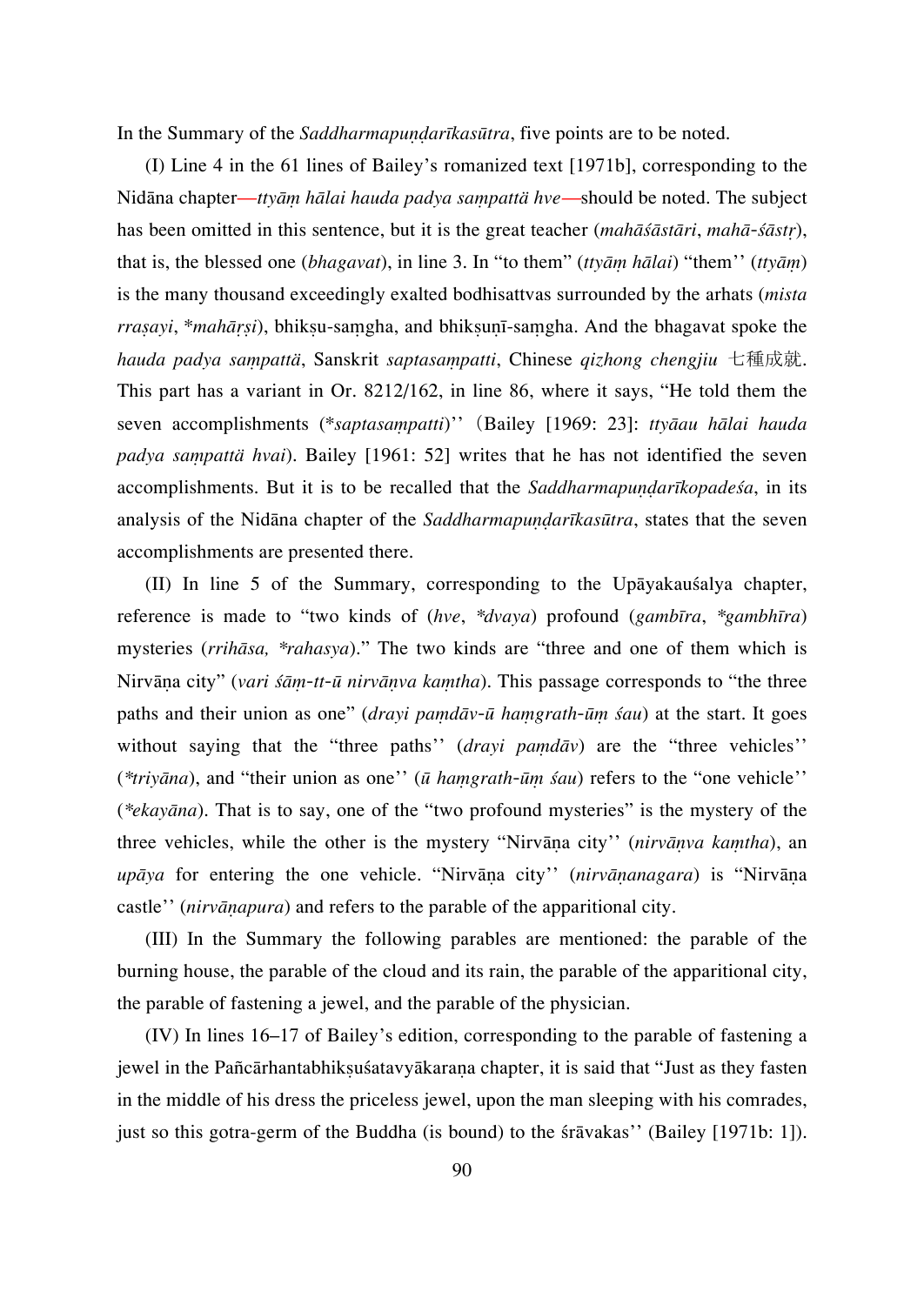The Kashgar manuscript of the *Saddharmapuṇḍarīkasūtra* is the same regarding this parable.<sup>9</sup> But the statement that "this gotra-germ of the Buddha (*baysūñi gautträ*, *\*buddhagotra*) is bound to the śrāvakas (*ṣāvāṃ, \*śrāvaka*)" is original to the Summary. We may say that the Summary emphasizes the possibility of a śrāvaka becoming a Buddha.

(V) We have already seen in Bailey's four points in §2.1 (a) that although the Summary does not follow the order of the chapters in the *SaddharmapundarIkasūtra*, the opening section and latter part are almost all the same as the Kashgar manuscript. In particular, the latter part is almost all same. The order of chapters as surmised from the content of the Summary is given below with Arabic numerals indicating the chapter numbers in the Kashgar manuscript.

(1) Nidāna-parivarta → (2) Upāyakauśalya-parivarta → (3) Upamā-parivarta → (5) Osadhī-parivarta  $\rightarrow$  (8) Pañcārhantabhiksuśatavyākarana-parivarta (five hundred śrāvakas' *vyākaraṇa*) → (7) Pūrvayoga-parivarta → (8) Pañcārhantabhikṣuśatavyākarana-parivarta (parable of fastening a jewel)  $\rightarrow$  (9) Vyākarana-parivarta  $\rightarrow$ (10) Dharmabhānaka-parivarta  $\rightarrow$  (11) Stūpasamdarśana-parivarta  $\rightarrow$  (12) Devadatta-parivarta  $\rightarrow$  (15) Prthvīsamudgatabodhisattva-parivarta  $\rightarrow$  (14) Sukhavihāra-parivarta  $\rightarrow$  (13) Utsāhana-parivarta  $\rightarrow$  (16) Tathāgatāyuspramāna-parivarta  $\rightarrow$  (18) Anumodanāpunyanidarśana-parivarta  $\rightarrow$  (19) Dharmabhānakānuśamsaparivarta  $\rightarrow$  (20) Sadāparibhūta-parivarta  $\rightarrow$  (21) Tathāgatarddhyābhisamskāraparivarta → (22) Dhāraṇī-parivarta → (23) Bhaiṣajyarājapūrvayoga-parivarta → (24) Gadgadasvara- parivarta  $\rightarrow$  (25) Samantamukha-parivarto nāmāvalokiteśvaravikurvananirdeśah  $\rightarrow$  (26) Śubhavyūharājapūrvayoga-parivarta  $\rightarrow$  (27) Samantabhadrotsāhana-parivarta  $\rightarrow$  (28) Anuparīndanā-parivarta<sup>10</sup>

Among  $(I)$  to  $(V)$ ,  $(I)$ ,  $(II)$ , and  $(IV)$  have no corresponding passages in the Kashgar

<sup>9</sup> Toda 199b7-200a3: *kaścid eva puruṣaḥ kasyacid eva puruṣasya mitrākulaṃ bhikṣā(da)kulaṃ praviṣṭo bhavet sacāpya mitro ma[ha]ttasya cā suptasya vā anarghamulye maṇiratnaṃ coṭāntare ābadhnīyād evaṃ c[y]āsya vadet tavaiṣa bhau puruṣa maṇiratnaṃ dattaṃ bhavitv iti*

<sup>&</sup>lt;sup>10</sup> Bailey [1971b: 7] gives the order of chapters in the Summary as follows. He uses the Kern-Nanjo edition, which uses a Nepalese manuscript, whereas in this paper the Kashgar manuscript has been used, and so the number of chapters is not the same. I have pointed out that the Upamā chapter teaching the parable of the burning house is not the second but the third chapter, and so I have altered the number. (3) Upamā chapter  $\rightarrow$  (7) Pūrvayoga chapter  $\rightarrow$  (8) Pañcārhantabhikṣuśatavyākaraṇa chapter → (9) Vyākaraṇa chapter → (11) Stūpasaṃdarśana chapter → (10) Dharmabhāṇaka chapter  $\rightarrow$  (11) Devadatta chapter  $\rightarrow$  (22) Bhaiṣajyarājapūrvayoga chapter  $\rightarrow$  (12) Utsāhana chapter  $\rightarrow$  (14) Prthvīsamudgatabodhisattva chapter  $\rightarrow$  (15) Tathāgatāyuspramāna-chapter  $\rightarrow$  (19) Sadāparibhūta chapter  $\rightarrow$  (20) Tathāgatarddhyābhisaṃskāra chapter  $\rightarrow$  (22) Bhaiṣajyarājapūrvayoga chapter  $\rightarrow$  (23) Gadgadasvara chapter  $\rightarrow$  (25) Samantamukha parivarto nāmāvalokiteśvaravikurvananirdeśah chapter→ (25) Śubhavyūharājapūrvayoga chapter → (26) Samantabhadrotsāhana chapter.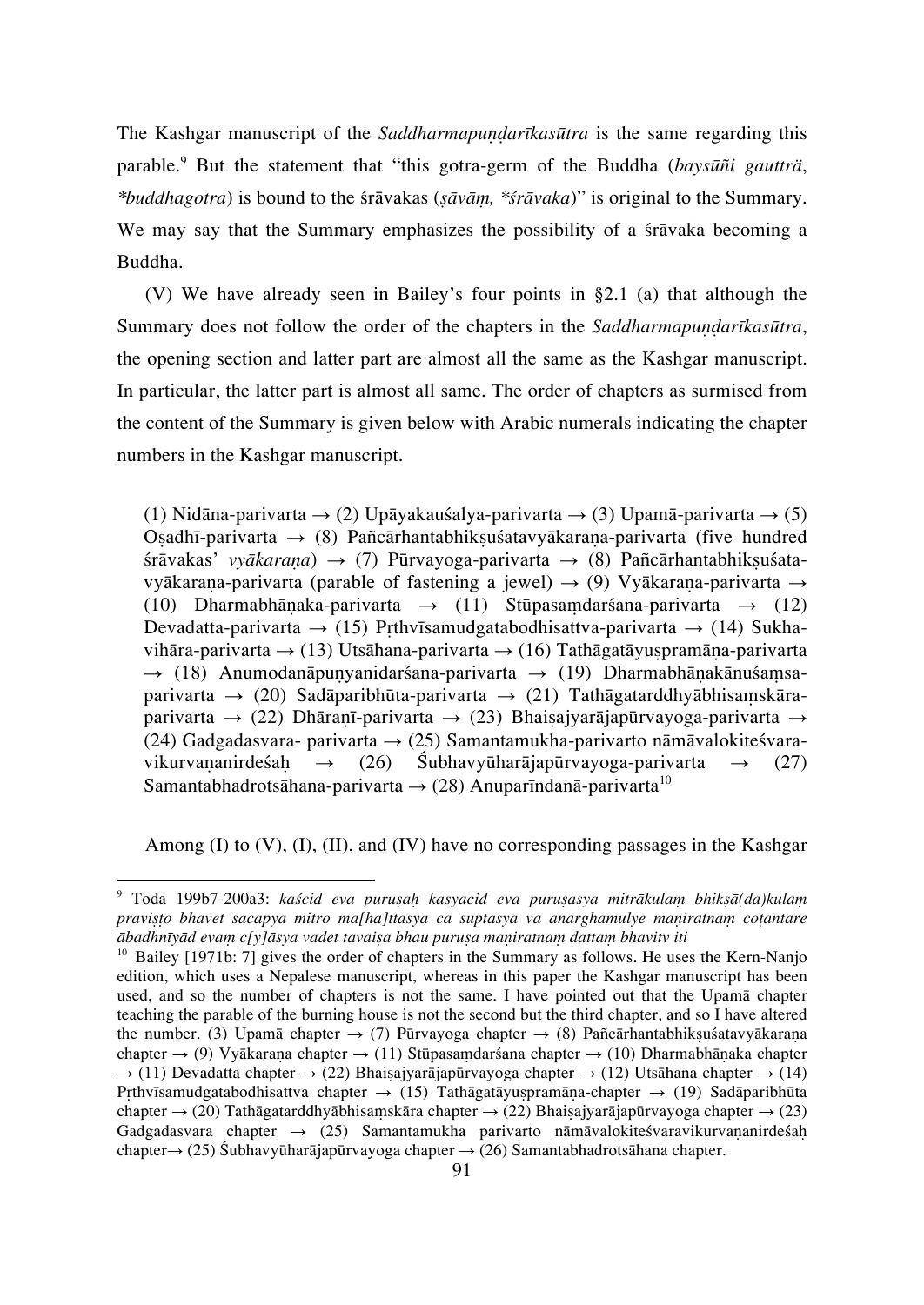manuscript. Therefore, point (b) in Bailey [1982] needs to be reconsidered. (I) is mentioned in the *Saddharmapundarīkopadesa*, and so let us next consider this.

### **3 The commentary on the** *Saddharmapuṇḍarīkasūtra*

The *Saddharmapuṇḍarīkopadeś*a (*Miaofa lianhua jing youbotishe* 妙法蓮華経憂波提 舎), composed by the eminent Buddhist philosopher Vasubandhu in the fourth or fifth century A.D., has the important distinction of being the only Indian commentary on the *Saddharmapuṇḍarīkasūtra* to be preserved in any Buddhist canon. Although Chinese tradition proposes several translations of the *Saddharmapuṇḍarīkopadeś*a, only two are extant: No. 1519 in Vol. 26 of Taishō Shinshū Daizōkyō (T.) attributed to Bodhiruci and T. 1520 by Ratnamati. The *Saddharmapuṇḍarīkopadeś*a is divided into three chapters: Nidāna chapter, Upāyakauśalya chapter, and Aupamya chapter. These chapter titles correspond to the titles of the first three chapters of the *Saddharmapuṇḍarīkasūtra*. The first chapter contains the seven accomplishments, the second chapter contains the five manifestations, and the third chapter contains the seven parables. These are the major points in the *Saddharmapundarīkopade* śa.

#### **3.1 The term** *saptasaṃpatti* **in the commentary**

The commentary says in the opening section on the Nidāna chapter that there are seven accomplishments of merit illustrated in the first chapter of this religious discourse. The seven should be known as follows: $11$ 

(1) The accomplishment (shown) in the opening statement;

(2) The accomplishment regarding the assembly;

l

(3) The accomplishment when the Tathāgata wants to teach the Doctrine (Dharma);

(4) The accomplishment when the Tathāgata, acting in conformity, utilizes something to teach the Doctrine (Dharma);

(5) The accomplishment of a basis to explain the motive;

(6) The accomplishment when the great assembly wants to hear about the present situation;

(7) The accomplishment when the Bodhisattva Mañjuśrī answers (Maitreya's questions). (Abbott [1985: 128–129])

<sup>11</sup> T. No. 1519. Vol.26. 1a29-5b: 此経法門初第一品示現七種功徳成就此義応知何等為七一者序分 成就二者衆成就三者如来欲説法時至成就四者依所説法威儀随順住成就五者依止説因成就六者大 衆現前欲聞法成就七者文殊師利菩薩答成就.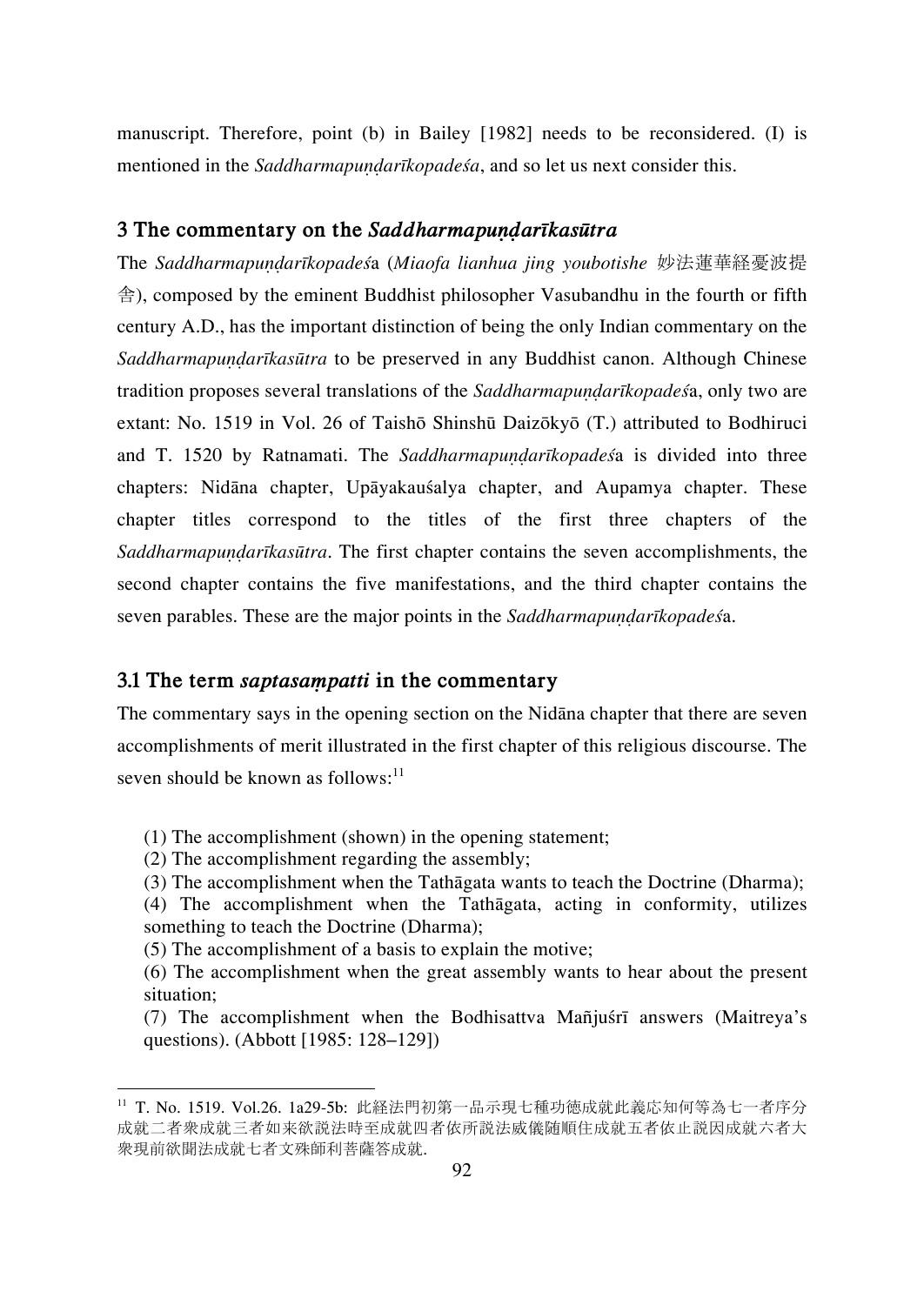In the *Saddharmapundarīkopadesa*, Vasubandhu begins his commentary by stating that the Nidāna chapter of the *SaddharmapundarIkasūtra* illustrates the seven accomplishments. At the end of the *SaddharmapundarIkopadesa* it is again explained that the seven accomplishments of merit are shown in the Nidana chapter.<sup>12</sup> These seven accomplishments of merit are not used in the Kashgar manuscripts, and the *Saddharma- puṇḍarīkopadeśa* is the first to use this term.

### **3.2 The two** *gaṃbhīra* **in the commentary**

Vasubandhu goes on to discuss in the commentary the Upāyakauśalya chapter after the Nidāna chapter. He discusses the meaning of the word *gaṃbhīra* (profound) in the statement in the *Saddharmapundarīkasūtra* that "the wisdom of all the Buddhas (*buddhajñāna*) is profound (*gaṃbhīra*) and vast (*sūkṣma*).''<sup>13</sup> It should be known that two kinds of profundity are included in the meaning of the word *gaṃbhīra* (profound). What are these two?

(1) The profundity of realization (*adhigama*), which is expressed as "the wisdom of all the Buddhas is profound and vast";

(2) The profundity of scripture (*āgama*), which is expressed as "the gateway to their wisdom is profound and vast."

"Profundity" is a generic characteristic in the profundity of realization, while in the profundity of scripture it is an individual characteristic (Abbott [1985: 162–163]). The *Saddharmapuṇḍarīkasūtr*a mentions (1), while the commentary mentions (2) as well. The Summary emphasizes the two profundities as well as *rahasya*. One is the three paths, related to (2), and the other is Nirvāṇa city, related to (1) because it is the teaching of skillfull means (*upāyakauśalya*). <sup>14</sup> According to the interpretation of Nirvāṇa castle (*nirvāṇapura*) given in the *Saddharmapuṇḍarīkopadeśa* (Abbott [1985: 189–190]), it refers to the city of contemplations and meditative trances. Having gone

<sup>12</sup> T. No. 1519.10b23: 第一序品示現七種功徳成就第二方便品有五分示現破二明一餘品如向処分 易.

<sup>13</sup> T. No. 1519.5a10-14: 諸仏智慧甚深無量者為諸大衆生尊重心畢竟欲聞如来説故言甚深者顕示二 種甚深之義応如是知何等為二一者證甚深謂諸仏智慧甚深無量故二者阿含甚深謂智慧門甚深無量 故.

<sup>14</sup> T. No. 1519.8c1: 以三為一令入大乗故.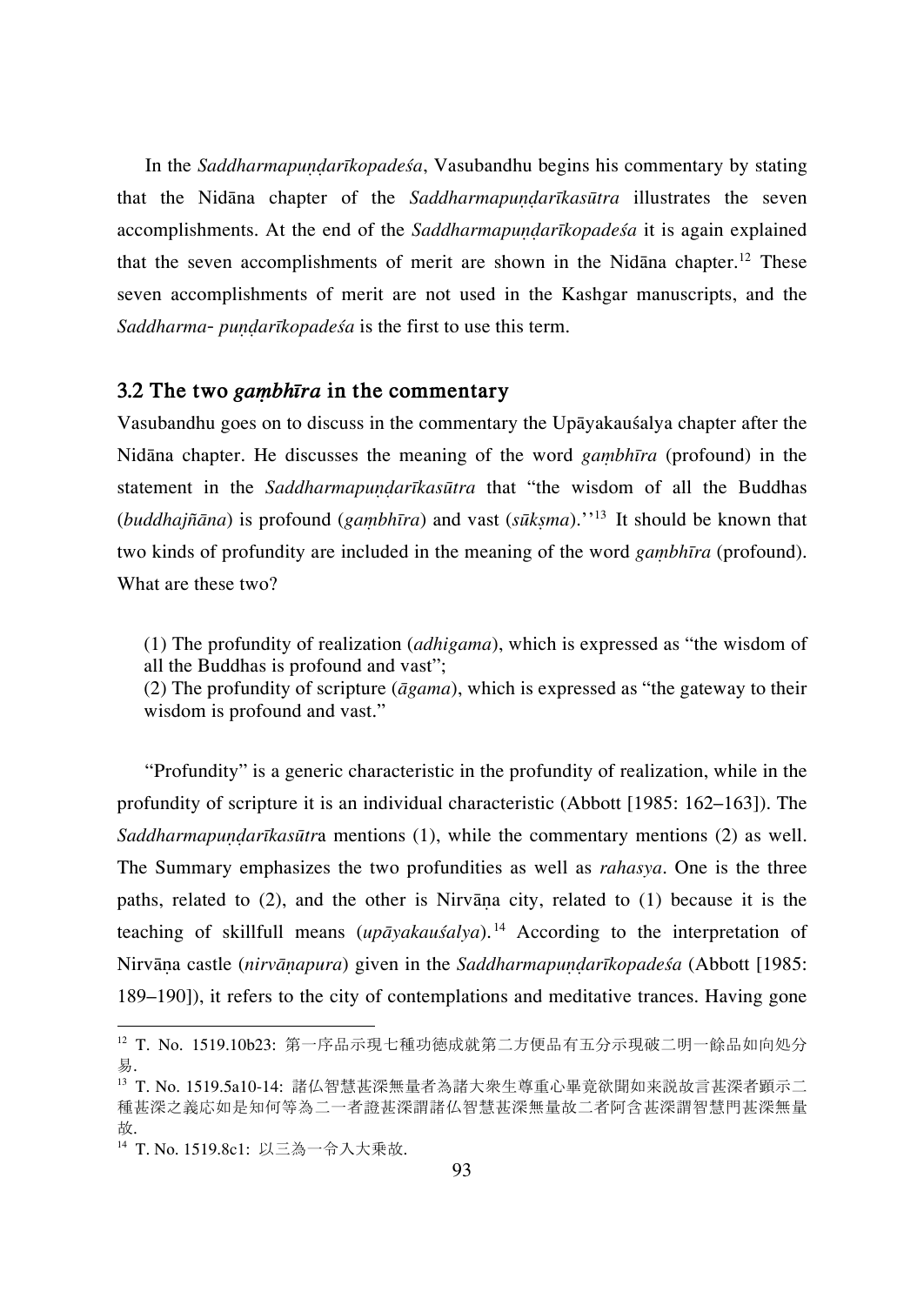past this city he is then later made to enter the City of the Great Nirvāna.<sup>15</sup> In other words, *ekayāna*, or *parinirvāṇa*, is the goal and the *upāya* is the City of the Great Nirvāṇa. The summary focuses on *rahasya* because of its profundity. But it can be surmised that the two profundities of the teaching are described in the Summary because of the influence of the two profundities in the *SaddharmapundarIkopadesa*.

#### **3.3 The seven parables in the commentary**

 $\overline{a}$ 

The seven parables will now be explained. It should be known that these parables act as counteragents for the seven types of arrogance of the seven types of living beings who possess defilements and a sullied nature.<sup>16</sup>

(1) The parable of the Burning House (Upamā chapter)<sup>17</sup>  $\rightarrow$  the type of the person who seeks eminence;

(2) The parable of the Impoverished Lad (Adhimukti chapter)<sup>18</sup>  $\rightarrow$  the type of person who seeks the emancipation of the śrāvakas;

(3) The parable of the Cloud and its Rain (Osadhī chapter)<sup>19</sup>  $\rightarrow$  the (type of person who is affiliated with the) Mahāyāna;

(4) The parable of the Apparitional City (Pūrvayoga chapter)<sup>20</sup>  $\rightarrow$  the type of person who is fixed (in the Hīnayāna path);

(5) The parable of Fastening a Jewel (Pañcārhantabhikṣuśatavyākaraṇa chapter)<sup>21</sup>  $\rightarrow$  the type of person who is not fixed (in the Mah $\bar{a}$ yana path);

(6) The parable of the Brilliant Gem Revealed in the Topknot of the Universal Monarch (Sukhavihāra chapter)<sup>22</sup>  $\rightarrow$  the type of person who accumulates (false)

<sup>15</sup> T. No. 1519.8c3-5: 方便令入涅槃城故涅槃城者所謂諸禅三昧城故過彼城已然後令入大涅槃城 故.

<sup>16</sup> T. No. 1519.8a25-8b5: 次為七種具足煩悩染性衆生説七種喩対治七種増上慢心此義応知又復次 為三種染慢無煩悩人三昧解脱身等染慢対治此故説三種平等此義応知身下丹本有見字何者七種具 足煩悩染性衆生一者求勢力人二者求声聞解脱人三者大乗人四者有定人五者無定人六者集功徳人 七者不集功徳人何等七種増上慢心云何七種譬喩対治.

<sup>17</sup> T. No. 1519.8b9: 一者顛倒求諸功徳増上慢心謂世間中諸煩悩染熾然増上而求天人勝妙境界有漏 果報対治此故為説火宅譬喩応知.

<sup>18</sup> T. No. 1519.8b9: 二者声聞一向決定増上慢心自言我乗与如来乗等無差別如是倒取対治此故為説 窮子譬喩応知.

<sup>19</sup> T. No. 1519.8b12: 三者大乗一向決定増上慢心起如是意無別声聞辟支仏乗如是倒取対治此故為 説雲雨譬喩応知.

<sup>20</sup> T. No. 1519.8b15: 四者実無謂有増上慢心以有世間三昧三摩跋提実無涅槃生涅槃想如是倒取対 治此故為説化城譬喩応知.

<sup>21</sup> T. No. 1519.8b18: 五者散乱増上慢心実無有定過去雖有大乗善根而不覚知不覚知故不求大乗狭 劣心中生虚妄解謂第一乗如是倒対治此故為説繋宝珠譬喩応知.

<sup>22</sup> T. No. 1519.8b22: 六者実有功徳増上慢心聞大乗法取非大乗如是倒取対治此故為説輪王解自髻 中明珠与之譬喩応知.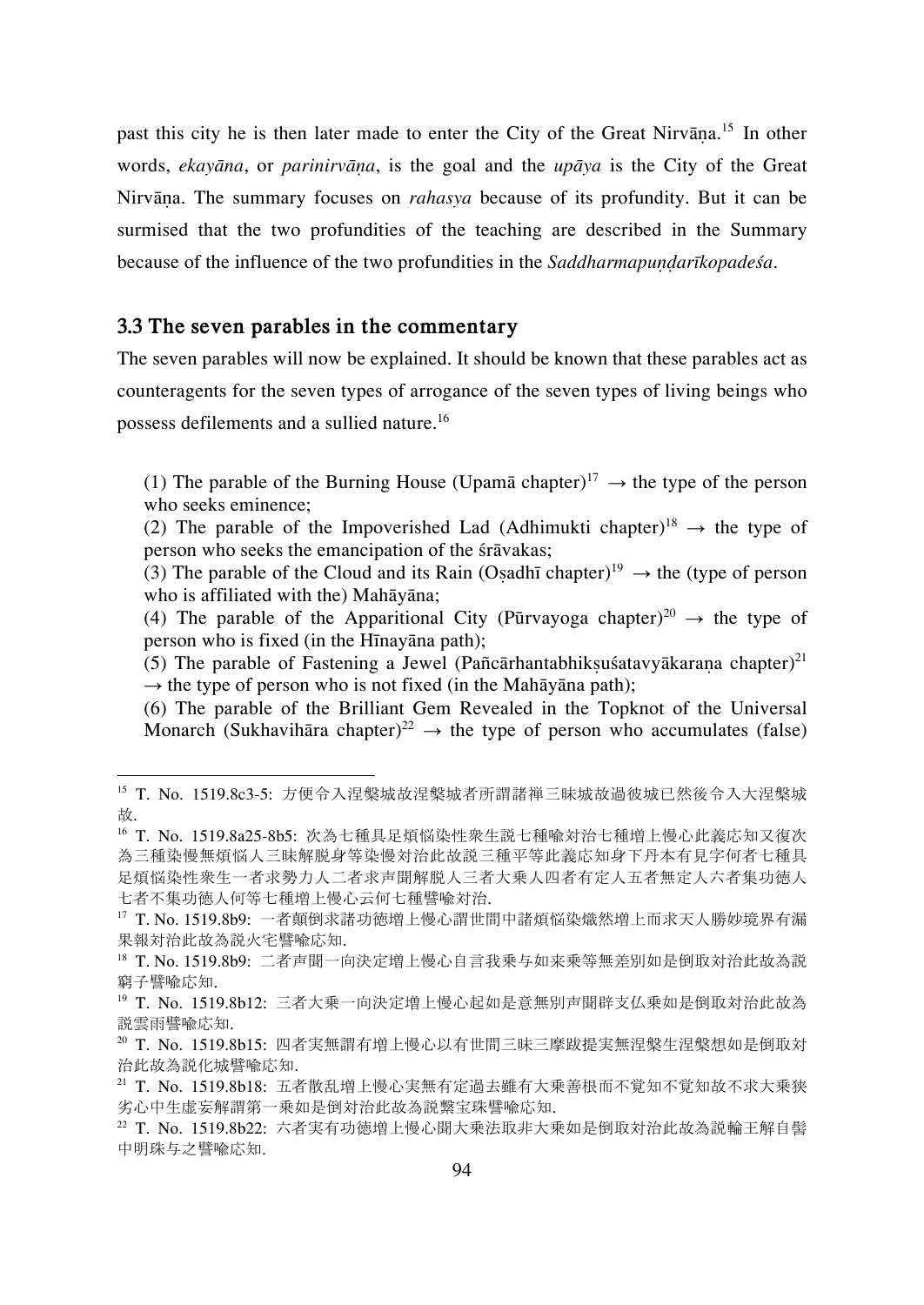merits;

 $\overline{a}$ 

(7) The parable of the Physician (Tathāgatāyuspramāna chapter)<sup>23</sup>  $\rightarrow$  the type of person who does not accumulate (beneficial) merits. (Abbott [1985: 186–189])

These are the seven parables. In the Summary  $(1)$ ,  $(3)$ ,  $(4)$ ,  $(5)$ , and  $(7)$  are used.

# **3.4 The term** *buddhagotra* **in the commentary**

The *Saddharmapuṇḍarīkopadeśa* uses the term *buddhagotra* (Buddha-nature) in the following four passages. (1) is in the Upāyakauśalya chapter; (2) is in the commentary on the above seven parables; (3) is in the Sadāparibhūta chapter, where it means that any being has the potential to become a Buddha; and (4) is in the Dharmabhāṇaka chapter, where the water in the parable refers to *buddhagotra*.

(1) The object of sameness indicates (that the Tathāgatas appear in the world to manifest) the identity of the Dharmakāya of the śrāvakas, the pratyekabuddhas, and the Buddhas. Just as it says in the (Lotus) Sūtra, "(The Tathāgatas) appear in the world because they want to manifest the knowledge and insight of the Buddhas to living beings." "Identity of the Dharmakāya" means that the Dharmakāya and Buddha-nature (*buddhagotra*) are undifferentiated.<sup>24</sup> (Abbott [1985: 179])

(2) Thus the three types of people with sullying pride but no defilements who see this body make distinctions and do not understand that the Buddha-nature (*buddhagotra*) and Absolute Body (Dharmakāya) are identical.25 (Abbott [1985: 191])

(3) It should be known that the prediction to enlightenment given by a Bodhisattva is illustrated as follows in the chapter "The Bodhisattva Sadāparibhūta": (Here it says,) "(…) doing obeisance and praising them he would make this proclamation, 'I do not disrespect you. You will all certainly become Buddhas.'" This shows that all living beings have the Buddha-nature (*buddhagotra*).<sup>26</sup> (Abbott [1985: 193])

(4) The power of (upholding) the doctrine should be understood according to the (following passage from the Lotus) Sūtra: "With a determined mind he knows that water is certainly near." This means that by accepting and upholding this Sūtra (living beings) will acquire the water of the Buddha-nature (*buddhagotra*) and

<sup>23</sup> T. No. 1519.8b25: 七者実無功徳増上慢心於第一乗不曽修集諸善根本聞第一乗心中不取以為第 一如是倒取対治此故為説医師譬喩.

<sup>24</sup> T. No. 1519.7a25-27: 諸声聞辟支仏仏法身平等如経欲示衆生仏知見故出現於世故法身平等者仏 性法身無差別故.

<sup>25</sup> T. No. 1519.8c20-22: 如是三種無煩悩人染慢之心見彼此身所作差別不知彼此仏性法身悉平等 故.

<sup>26</sup> T. No. 1519.9a13: 如下不軽菩薩品中示現応知礼拜讃歎作如是言我不軽汝汝皆当得作仏者示現 衆生皆有仏性故.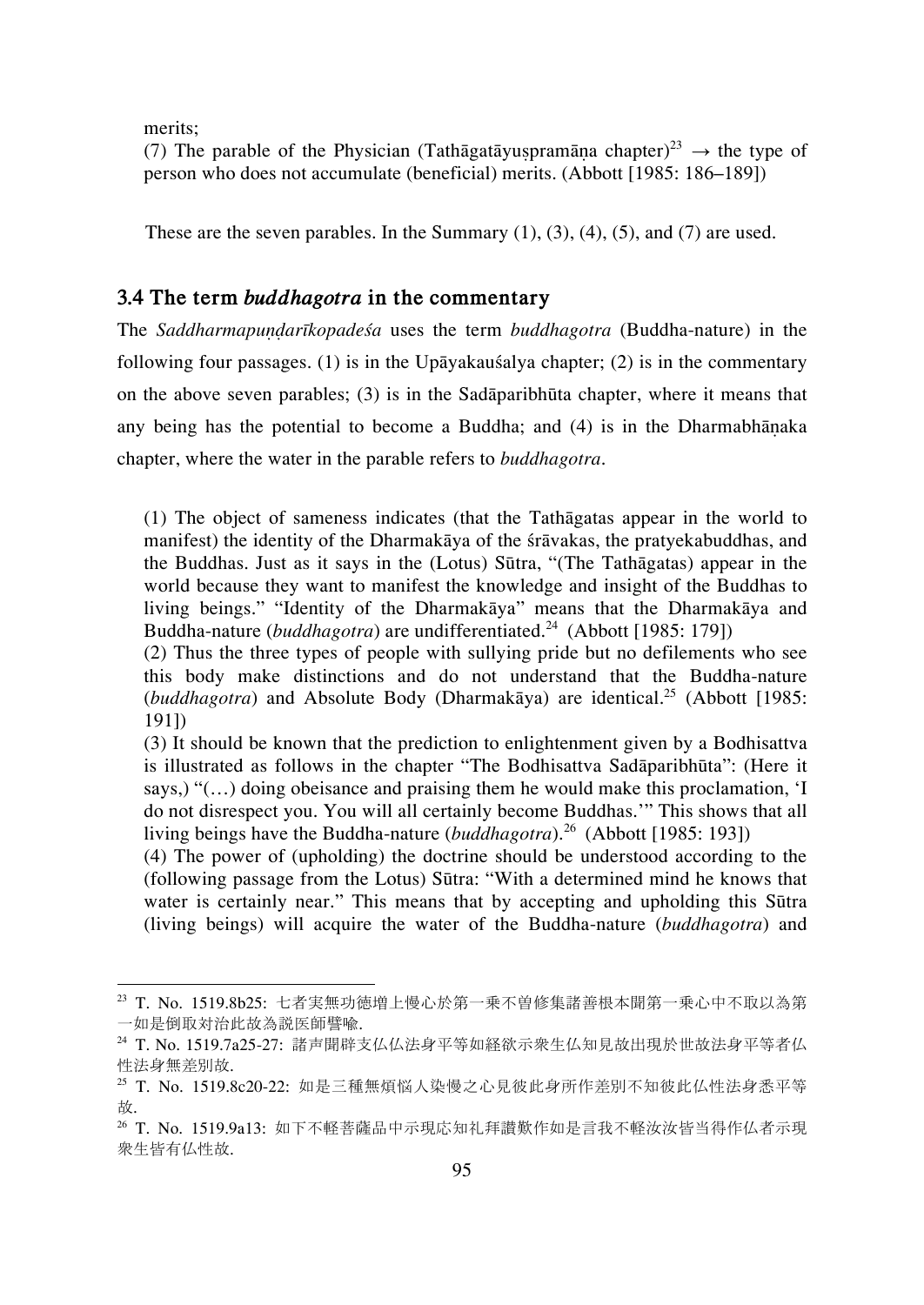achieve the highest complete enlightenment.<sup>27</sup> (Abbott [1985: 203])

Ōtake [2011] has pointed out that the term Buddha-nature (*buddhagotra*) in the phrase "Dharmakāya and Buddha-nature (*buddhagotra*)" in (2) is the same as *buddhagotra* in the *Mahāyānasūtrālaṃkāra*. <sup>28</sup> Another sutra commentary by Vasubandhu, the *Daśabhūmika- sūtraśāstra*, translated by Bodhiruci, quotes the *Daśabhūmikasūtra*, in which the term *buddhagotra* is used, and so the term *buddhagotra* in the expression "Dharmakāya and Buddha-nature (*buddhagotra*)" came to be used in the *Saddharmapundarīkopadeśa*.<sup>29</sup> It is evident from quotation (3) that the term *buddhagotra* is used in the sense of all beings having the potential to become a Buddha. Following Ōtake [2011: 145], we have already seen in section 2.4 (IV) that the Summary also uses the term *buddhagotra*, and so we may say that there are similarities between the two texts.

# **3.5 The order of chapters in the latter part of the commentary (The power of practicing the Dharma)**

The power of practice is illustrated by five entrances:<sup>30</sup>

l

(3) The power of protecting living beings from hardship  $\rightarrow$  Samantamukhaparivarta nāmāvalokiteśvaravikurvaṇanirdeśaḥ chapter and Dhāraṇī chapter

<sup>(1)</sup> The power of instruction  $\rightarrow$  Tathāgatarddhyābhisamskāra chapter

<sup>(2)</sup> The power from the practice of undertaking hardships  $\rightarrow$  Bhaisajyarājapūrvayoga chapter and Gadgadasvara chapter

<sup>(4)</sup> The power from the excellence of merits  $\rightarrow$  Śubhavyūharājapūrvayoga chapter

<sup>27</sup> T. No. 1519.10a26-27: 其心決定知水必近者受持此経得仏性水成阿耨多羅三藐三菩提故.

<sup>28</sup> MSA IX.77, MSABh 48.5-8: *eka eva buddha ity etan neṣyate / kiṃ kāraṇaṃ / gotrabhedāt. anantā hi buddhagotrāḥ sattvāḥ tatraika evābhisaṃbuddho nānye 'bhisaṃbhotsyanta iti kuta etat /*  punyajñānasambhāravair artham ca svāt, anyesām bodhisattvānām anabhisambodhāt / na ca yuktam *vaiyarthyaṃ tasmād avaiyarthyād api naika eva buddhaḥ*

<sup>29</sup> *Daśabhūmikasūtra* 144.13: evaṁ jñānasvabhinirhṛtaḥ khalu punar bho jinaputra bodhisattvo buddhagotrānugato buddhaguṇaprabhāvabhāsitastathāgateryāpathacaryācāritrānugato buddhavisayābhimukhah satatasamitam

T. No. 1522.185a: 仏性随順因故如経仏子菩薩成就得如是智慧名為得入仏性等是中仏性者界満 足勝随順因者三種相示現一摂功徳二行三近.

<sup>30</sup> T. No. 1519.10a27-10b10: 修行力者五門示現一者説力二者行苦行力三者護衆生諸難力四者功徳 勝力五者護法力説力者有三法門神力品示現一者出廣長舌令憶念故二者謂謦欬声説偈令聞故令聞 声已如実修行不放逸故三者弾指覚悟衆生令修行者得覚悟故行苦行力者薬王菩薩品示現又行苦行 力者妙音菩薩品示現教化衆生故護衆生諸難力者観世自在菩薩品陀羅尼品示現功徳勝力者妙荘厳 王品示現二童子依過去世功徳善根有如是力故護法力者普賢菩薩品及後品示現.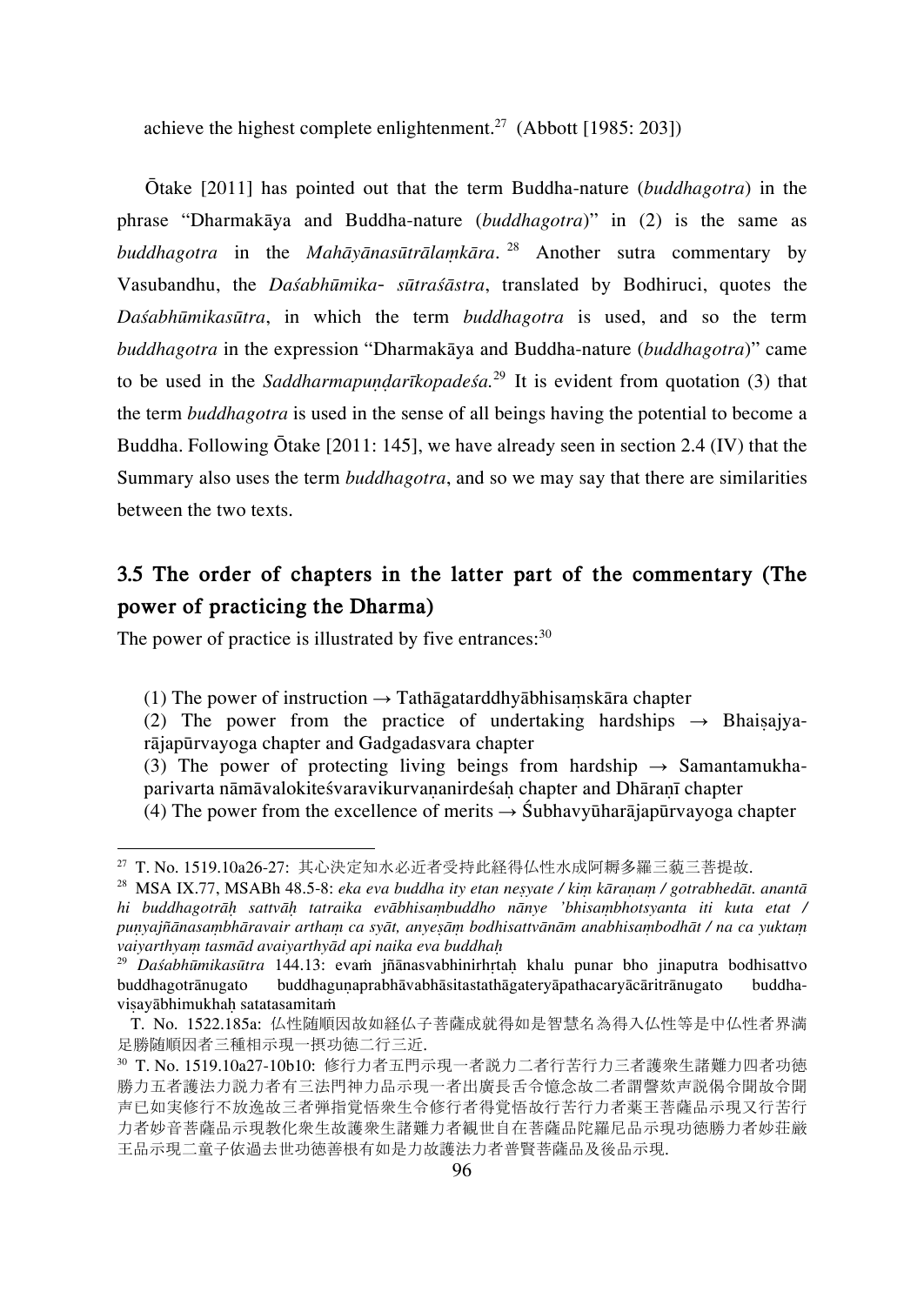(5) The power from protecting the Doctrine  $\rightarrow$  Samantabhadrotsāhana chapter and later chapters (Abbott [1985: 203–204])

The five powers of practice are given in the order Tathāgatarddhyābhisaṃskāra chapter, Bhaiṣajyarājapūrvayoga chapter, Gadgadasvara chapter, Samantamukhaparivarto nāmāvalokiteśvaravikurvaṇanirdeśaḥ chapter, Dhāraṇī chapter, Śubhavyūharājapūrvayoga chapter, Samantabhadrotsāhana chapter, and later chapters. Needless to say, "later chapters" means the Anuparīndanā chapter. The Summary has some sentences after the Samantabhadrotsāhana chapter similar to the later chapter. The *Saddharmapuṇḍarīkopadeśa* mentions the broad tongue in the Tathāgatarddhyābhisaṃskāra chapter and ascetic practices in the Bhaiṣajyarājapūrvayoga, Gadgadasvara, Lokeśvararāja, Śubhavyūharāja, and Samantabhadra chapters. The simplified way of introducing these later eight chapters (Tathāgatarddhyābhisaṃskāra, Bhaiṣajyarājapūrvayoga, Gadgadasvara, Samantamukha-parivarto nāmāvalokiteśvaravikurvaṇanirdeśaḥ, Dhāraṇī, Śubhavyūharājapūrvayoga, Samantabhadrotsāhana, and Anuparīndanā chapters) in the Summary is the same as the way in which they are introduced from the *Saddharmapuṇḍarīkasūtra* in the *Saddharmapuṇḍarīkopadeśa.*

#### **3.6 Similarities between the Summary and the commentary**

I have compared the Khotanese summary of the *SaddharmapundarIkasūtra* with both the Kashgar manuscript of the sūtra and the *Saddharmapuṇḍarīkopadeśa.* On the basis of these comparisons, I make the following five points:

- (2) The order of chapters (*parivarta*) in the Khotanese text is almost identical with the order of chapters in the Kashgar manuscript, especially the last eight chapters.
- (3) The term *buddhagotra* is used in the Khotanese text, but it is not used in the Kashgar manuscript. The commentary uses it in the sense that any being has the potential to become a Buddha
- (4) According to the Khotanese text, the Buddha spoke of sevenfold fortune (*saptasaṃpatti*) in the first chapter. The term *saptasaṃpatti* is used in the commentary, but not in the Kashgar manuscript.
- (5) According to the Khotanese text, the Buddha taught two profound (*gambhira*)

<sup>(1)</sup> The *Saddharmapuṇḍarīkopadeśa* mentions the seven parables that are a distinctive feature of the sūtra. Five of these seven parables are mentioned in the Khotanese text.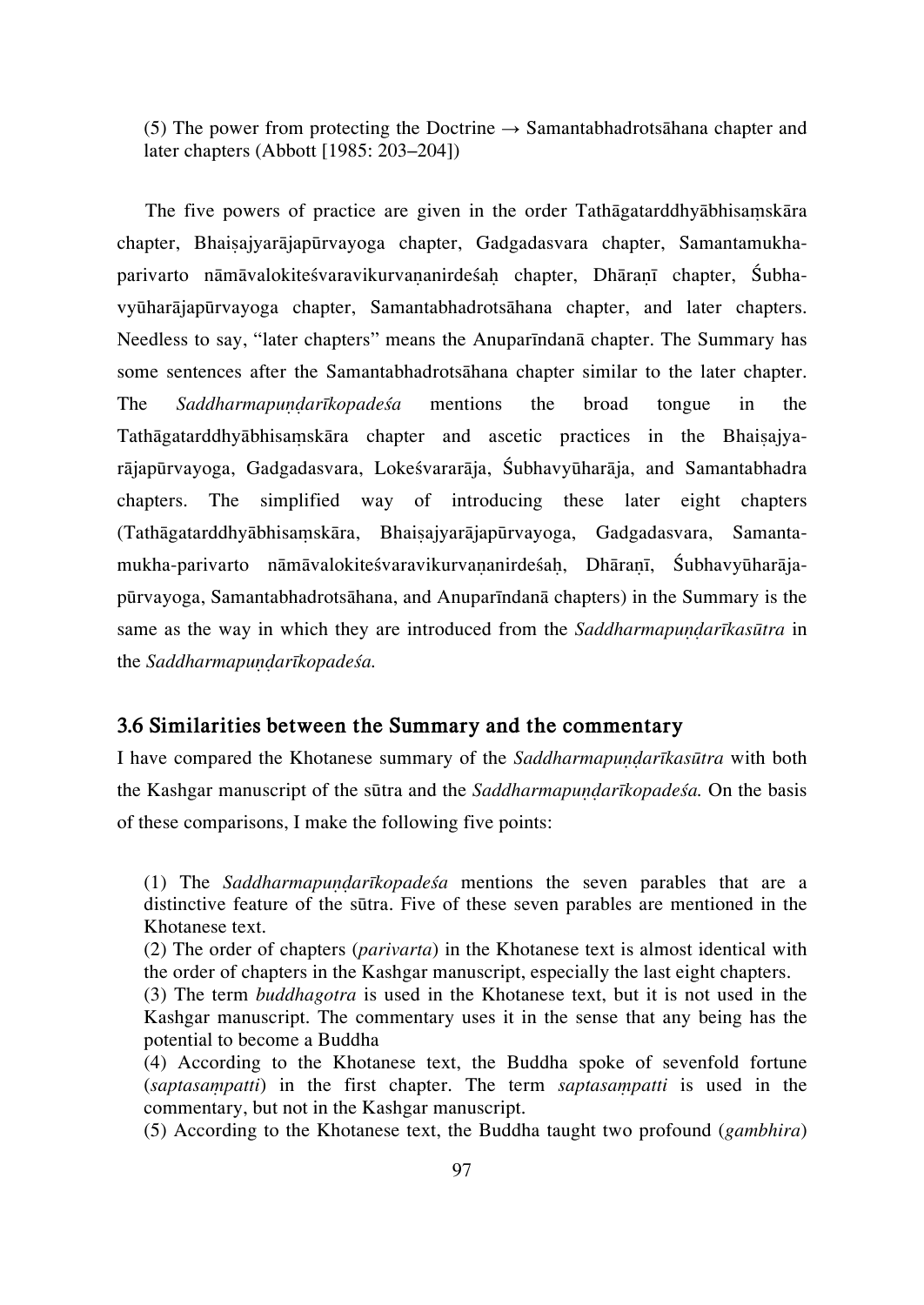mysteries (*rahasya*). The commentary also states that it should be known that two kinds of profundity are included in the meaning of the word profound (*gambhira*) in the second chapter. However, the Kashgar manuscript does not differentiate two kinds of profundity.

Among these five points, those found only in the commentary are  $(1)$ ,  $(2)$ , and  $(4)$ . In connection with (1) in particular it is to be surmised that in Khotan the *Saddharmapuṇḍarīkasūtra* may have been studied on the basis of the *Saddharmapuṇḍarīkopadeśa.*

I pointed out that the Summary shows evidence of influence from the *Saddharmapuṇḍarīkopadeśa*. Next, let us consider whether this *Saddharmapuṇḍarīkopadeśa* was the original Sanskrit version or the Chinese translation. We have seen that the reception of the *Saddharmapuṇḍarīkasūtra* was unique when compared with other Mahāyāna sūtras. In view of this mode of reception, the Summary was presumably composed on the basis of the Kashgar manuscript. It would be difficult to suppose that use was made of the Sanskrit Kashgar manuscript while the Chinese version of the *Saddharmapuṇḍarīkopadeśa* was used in the case of the commentary. It can be readily surmised that the Khotanese would have had access to a Sanskrit manuscript of the *Saddharmapuṇḍarīkopadeś*a. But without the original Sanskrit manuscript, it is impossible to say much more. For this reason, let us next consider the influence of the Chinese translation of the *Saddharmapuṇḍarīkopadeśa*.

#### **4 The Chinese translation of the** *Saddharmapuṇḍarīkopadeśa*

Since P. 2782 is a tenth-century manuscript from Dunhuang, we have to consider the influence of Chinese Buddhism. Let us consider Khotanese texts other than the *Saddharmapuṇḍarīkasūtra* that were influenced by Chinese Buddhism. According to Yoshida [2003], on the verso of P. 5597 from Dunhuang, the recto of which is the *Suvarṇabhāsottamasūtra*, the Chinese version of the *Vajracchedikā* has been inscribed with the pronunciation added in Khotanese Brahmī script (cursive). It can therefore be said that in the tenth century there were Khotanese Buddhist texts that had been influenced by Chinese Buddhism. For instance, almost all of the *Suvarṇabhāsottamasūtra* is in Old Khotanese and corresponds more or less to the Sanskrit text except for the Late Khotanese version in P. 3513 59v175v2, *KT* 1.242–9, which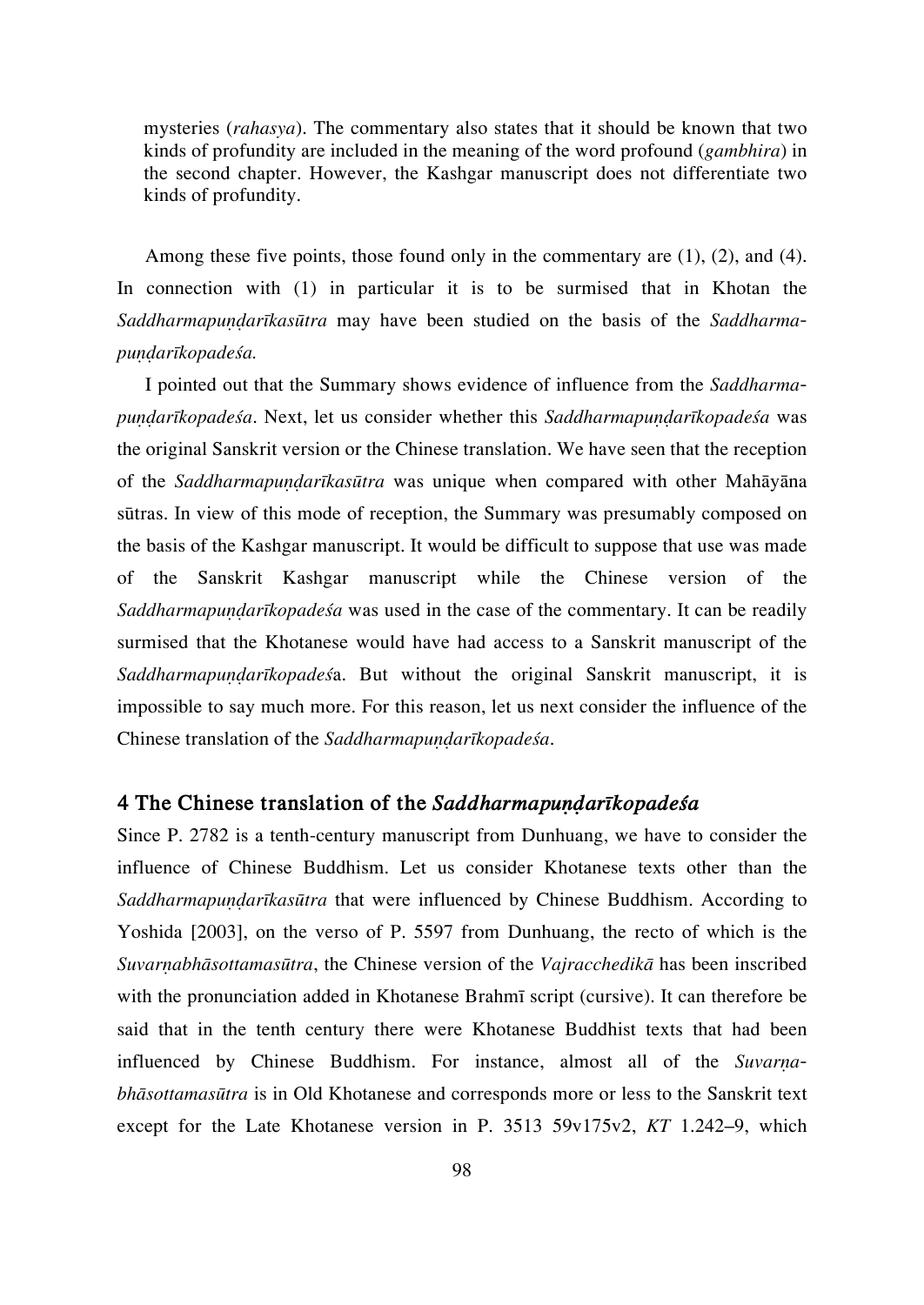corresponds to Yijing's Chinese translation and the Tibetan translation.

After the *Saddharmapuṇḍarīkopadeśa* was translated into Chinese in the early sixth century, it influenced primarily the thought of Zhiyi (538–597) and Jizang (549–623). In the case of Zhiyi, its influence can be seen his *Miaofa lianhua jing xuanyi* and *Miaofa lianhua jing wenju*. Also during the Sui dynasty, Jizang, the great formulator of the Chinese Sanlun school, seems to have been particulary impressed with the *Saddharmapuṇḍarīkopadeśa.* He wrote a rather lengthy commentary of over 40 pages on it called *Fahua lunshu*. Kuiji (632–682), an eminent monk associated with the Faxiang school in seventh-century China, frequently quotes from the *Saddharmapuṇḍarīkopadeśa* in his commentary, the *Miaofa lianhua jing xuanzan.*

The term *qizhong chengjiu* 七種成就 is used in other commentaries that quote from the *Saddharmapuṇḍarīkopadeśa*, namely, the *Miaofa lianhua jing xuanzan* and the *Fahua lunshu*.

*Miaofa lianhua jing xuanzan* 妙法蓮華経玄賛, T. No. 1723.661c9-10: 論説序品有 七種成就成就者具足円満之義欲明序中具足七義. (The commentary says that there are seven accomplishments in the Nidāna chapter. "Accomplishment" means fulfillment. In the Nidāna chapter, it shows the seven meanings.) *Fahua lunshu* 法華論疏 T. No. 1818.787a12: 論曰此経法門中初第一品示現七種 功徳成就. (The commentary says that the *dharmaparyāya* of this sūtra first shows the accomplishment of seven kinds of merit in the Nidāna chapter.)

Furthermore, the *Fahua lunshu* mentions the two profundities, which are also mentioned in the *Miaofa lianhua jing xuanzan*. Also, the term *buddhagotra* is used many times in both texts. Therefore, if the Summary was influenced by the Chinese version of the *Saddharmapuṇḍarīkopadeśa*, we have to think of the possibility of not only direct influence from the *Saddharmapuṇḍarīkopadeśa* but also indirect influence from the *Miaofa lianhua jing xuanzan* and *Fahua lunshu*, which quote from the *Saddharmapuṇḍarīkopadeśa.*

# **5 Conclusion**

I have compared the Khotanese summary of the *Saddharmapuṇḍarīkasūtra* with both the Kashgar manuscript of this sūtra and the *Saddharmapuṇḍarīkopadeśa.* On the basis of these comparisons, I made the following two points: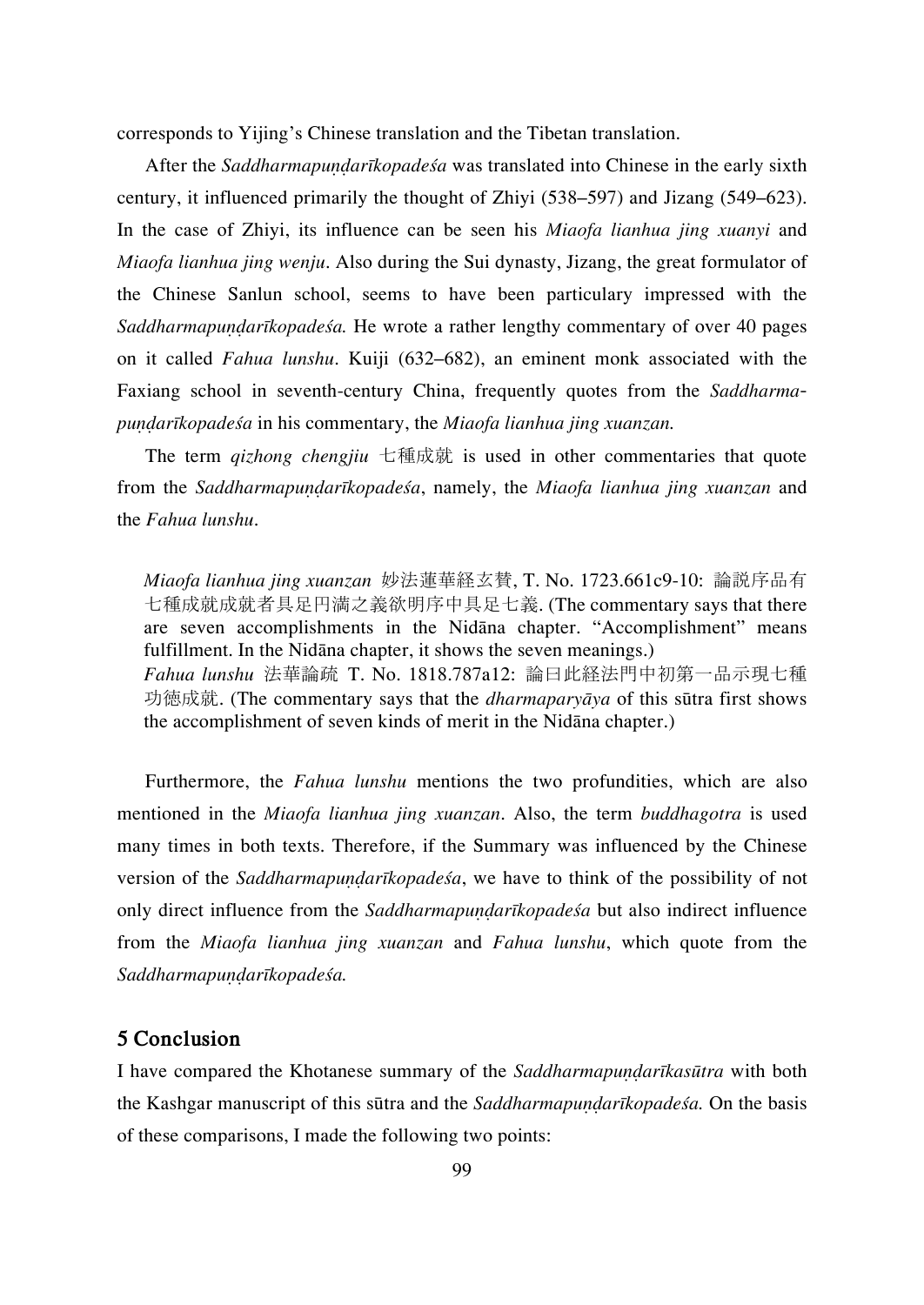(1) In view of the fact that the interpretation of the *Saddharmapuṇḍarīkopadeśa* is equated with the teachings of the Blessed One, that is, that the seven accomplishments correspond to the Nidāna chapter, and also other similarities between both texts, we may say that the Khotanese understood the *Saddharmapuṇḍarīkasūtra* on the basis of the *Saddharmapuṇḍarīkopadeśa*. In the absence of a Khotanese translation of the *Saddharmapuṇḍarīkasūtra*, we may speculate that Khotanese monks studied the *Saddharmapuṇḍarīkasūtra* not in Khotanese but in Sanskrit. As regards the influence of the commentary on the Summary, we have to consider both the Sanskrit original of the *Saddharmapuṇḍarīkopadeśa* and the Chinese translation of the *Saddharmapuṇḍarīkopadeśa.*

(2) If we posit influence from the Chinese version of the *Saddharmapuṇḍarīkopadeśa*, we cannot limit this influence to the *Saddharmapuṇḍarīkopadeśa*, and we also have to take into consideration possible influence from the *Miaofa lianhua jing xuanzan* and *Fahua lunshu*, both of which quote from the *Saddharmapuṇḍarīkopadeśa.*

Until now, it has never been reported that the *Saddharmapundarīkopadesa* was accepted in Central Asia, either directly or indirectly. Therefore, evidence of the influence of the *Saddharmapuṇḍarīkopadeśa* on the Summary will contribute to the study of the *Saddharmapundarīkopadeśa* in that it shows that the *Saddharmapuṇḍarīkopadeśa* was accepted in Central Asia*.*

# **Bibliography**

 Dbhū See Kondo [1983] KN See Kern and Nanjio [1908–1912] MSA See Lévi [1983] SP (Tib) D No.781. P No.113. S No.141. T. Taisho Sinsyu Daizoukyo. (大正新脩大蔵経) Toda See Toda [1981] Abbott, Terry Rae 1985 *Vasubandhu's Commentary to the* "*Saddharmapundarika-Sutra*"*: A Study of its History and Significance*. Ph.D. diss. Berkeley: University of California. Bailey, Harold Walter 1960 *Saka Documents, Portfolio1.* London: Percy Lund, Humphries & Co. LTD. 1965 "A Metrical Summary of the Saddharmapundarīkasūra in Gostanadeśa."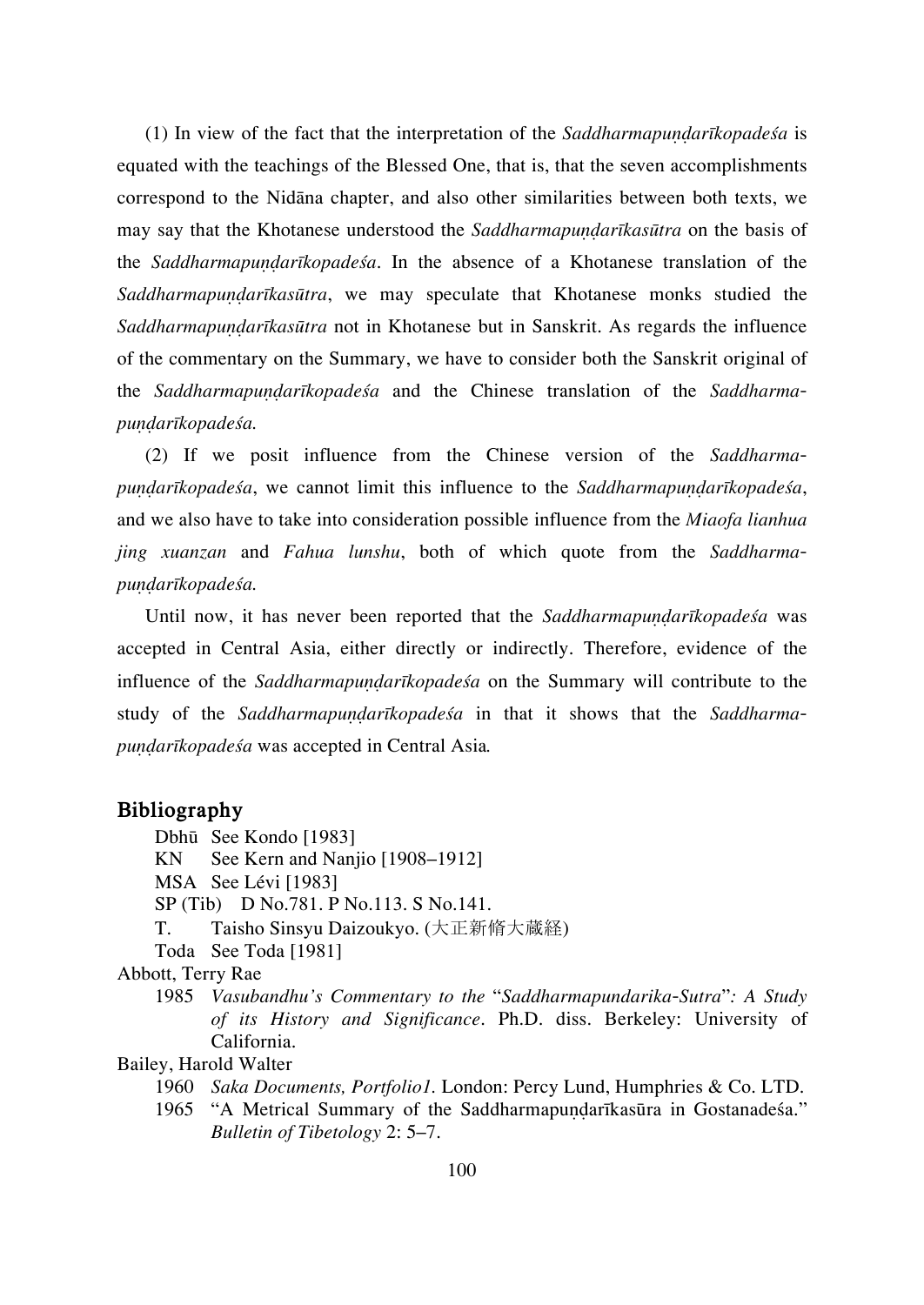- 1968 *Saka Documents Text Volume*. London: Percy Lund, Humphries & Co. LTD.
- 1969 *Indo-Scythian Studies being Khotanese* Texts Vol. I-III. Cambridge: The University Press.
- 1971a *Saddharmapuṇḍarīkasūtra, Institute for the Comprehensive Study of Lotus Sūtra*. Tokyo: Rissho University.
- 1971b *Saddharmapūṇdarīkasūtra: The Summary in Khotan Saka, Titles on Oriental Studies and Asia.* Canberra: Australian National University, Faculty of Asian Studies.
- 1972 The Khotanese Summary of the *Saddharmapuṇḍarīkasūtra*. *Memoirs of Taisho University* 57: 1–5.

#### Lokesh Chandra

1977 *Saddharmapuṇḍarīkasūtra Kashigar Manuscrip*t. Tokyo: The Reiyukai.

- Emmerick, Ronald Erick
	- 1968 *The Book of Zambasta Khotanese Poem on Buddhism (London Oriental series, v. 21).* London: Oxford University Press.
	- 1974 "Some Khotanese Doors." in Ph. Gignoux and A. Tafazzoli, eds., *Mémorial. Jean de Menasce.* Louvain: **I**mprimerie Orientaliste.
	- 1992 *A Guide to the Literature of Khotan (Studia Philologica Buddhica, Occasional Paper Series ; 3).* Tokyo: Reiyukai Library.

Emmerick, R. E. and Margarita I. Vorobyova-Desyatovskaya

 1995 *Saka Documents Texts III: St. Petersburg Collections*. London: School of Oriental and African Studies.

Kern, Hendrik and Bunyiu Nanjio

 1908–1912 *Saddharmapuṇḍarīkasūtra (Bibliotheca Buddhica 10).* St. Pétersburg: Imprimerie de l'Académie Impériale des Sciences.

#### Kondo, Ryuko

1983 *Daśabhūmīśvaro nāma Mahāyānasūtraṃ*. Tokyo: Rinsen Book Co.

#### Lévi, Sylvain

- 1983 *Mahāyānasūrālaṃkāra (Text)*. Tokyo. Rinsen Book Co.
- Maggi, Mauro
	- 2009 "Khotanese Literature." in *The Literature of Pre-Islamic Iran (A History of Persian Literature Companion Volume 1*), edited by R. E. Emmerick and M. Macuch. London: I.B. Tauris.

Sims-Williams, Nicholas and James Hamilton

 1990 *Documents Turco-Sogdiens du IXe-Xe Siecle de Touen-houang*. London: School of Oriental and African Studies.

#### Skjærvø, Prods Oktor

 2002 *Khotanese manuscripts from Chinese Turkestan in the British Library: A Complete Catalogue with Texts and Translations.* London: British Library.

#### Toda, Hirofumi

 1981 *Saddharmapuṇḍarīkasūtra, Central Asian Manuscripts, Romanized Text*. Tokushima: Kyoiku Shuppan Center.

### Ōtake Susumu

 2011 *Shin Kokuyaku Daizōkyō. Shakukyōronbu 18, Hokekyō Ron, Muryōjukyō Ron*. Tokyo: Daizō Shuppan.